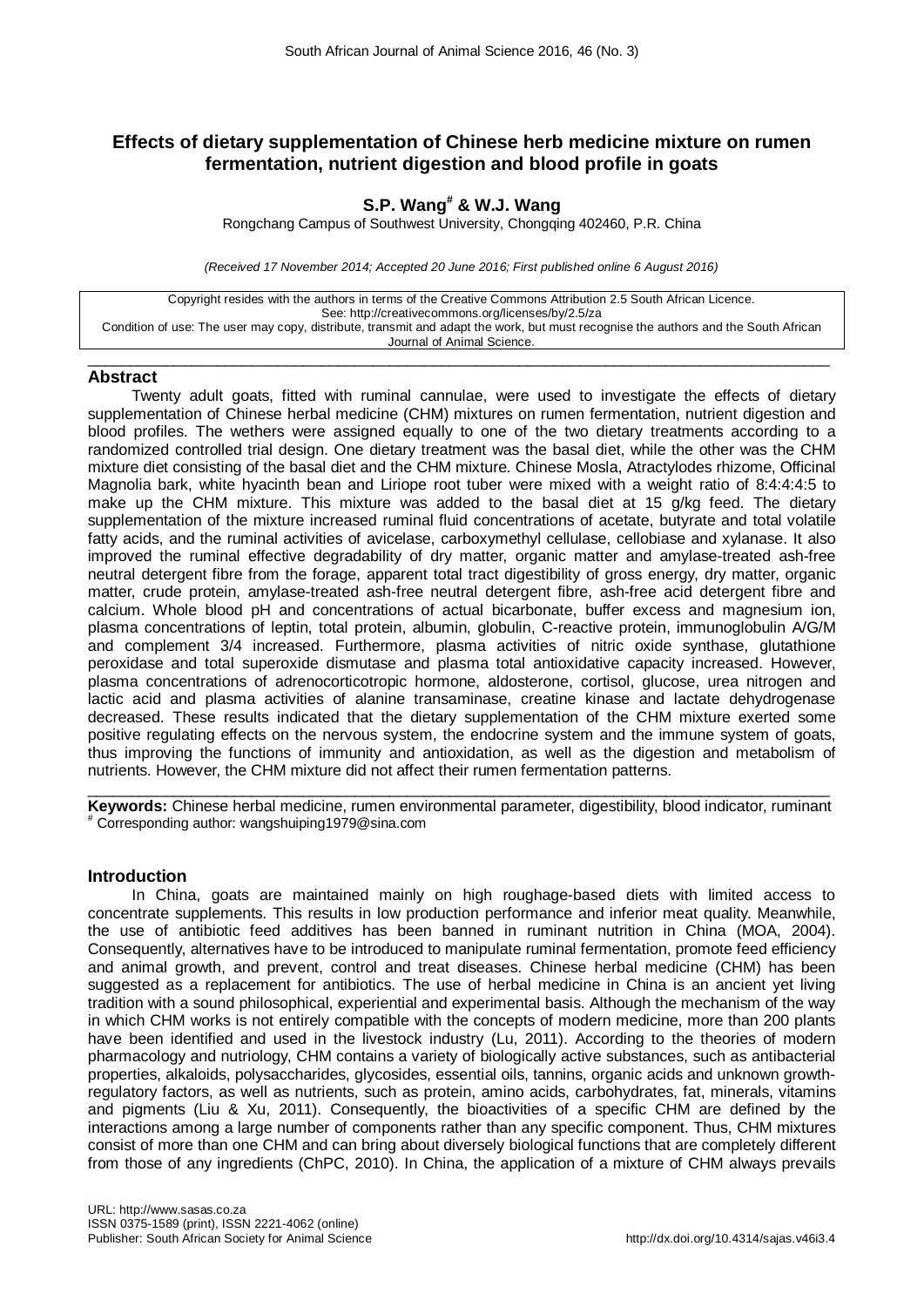over a single CHM. From the perspective of traditional Chinese medicine principles, a balance should be achieved between a CHM mixture and the body via a compromise or neutralization of certain active substances in the CHM. This mixture could reinforce therapy effects to acclimate to the development of complex diseases, and relieve or eliminate unfavourable effects of a single CHM caused by toxic or extremely potent components (ChPC, 2010). According to the principia of principal, associate, adjuvant and messenger in Chinese medical theory, five types of CHM were used to compose a mixture with various proportions, namely Chinese Mosla, Atractylodes rhizome, Officinal Magnolia bark, white hyacinth bean and Liriope tuber (ChPC, 2010; Liu & Xu, 2011). Based on Chinese ethnoveterinary medicine, the researchers hypothesized that this mixture might exert positive or negative influences on the alimentary and immune systems of goats. Therefore, the aim was to study the effects of dietary supplementation of this CHM mixture on rumen fermentation, nutrient digestion and blood profile in goats.

### **Materials and Methods**

Five types of CHM were used in this study, namely the dried aerial parts of Chinese Mosla *(Mosla chinensis)* (xiāng rú in Chinese); dried Atractylodes rhizome *(Atractylodes lancea)* (nán cāng zhú); the dried stem, root and branch bark of Officinal Magnolia bark *(Magnolia officinalis)* (hòu pò); the dried ripe seeds of white hyacinth bean *(Dolichos lablab)* (bái biǎn dòu); and the dried tubers of Liriope. These products are readily available in traditional Chinese medicine markets in China, and were purchased at the Rongchang County Hospital of Traditional Chinese Medicine in Chongqing City, southwestern China, for this study. They are all commercially available as dried raw material. All plant material was air-dried at 40 ºC and coarsely ground to pass through a 2.5-mm screen. Chinese Mosla, *Atractylodes lancea*, Officinal Magnolia bark, white hyacinth bean and Liriope tuber were mixed equally at a weight ratio of 8:4:4:4:5 to make up the mixture. The CHM mixture was preserved in tightly closed plastic jars that were stored in a dry, dark cool place. After mixing, 1 kg sample was randomly collected and finely milled using a 1-mm screen to analyse dry matter (DM), gross energy (GE), organic matter (OM), crude protein (CP), amylase-treated ash-free neutral detergent fibre (aNDFom), ash-free acid detergent fibre (ADFom), ether extract (EE), calcium (Ca) and phosphorus (P) contents (Table 1). Gross energy was measured with an isoperibol bomb calorimeter (XRY-1C, Henghe Instrument Co, Changsha, China) with benzoic acid as a standard. The DM was determined as loss of weight after drying a 2 g aliquot of each sample for 24 h at 105 ºC (AOAC, 2005). The OM was calculated as the difference between DM and ash contents, with ash quantified by combustion at 550 ºC for 5 h in a muffle furnace (AOAC, 2005). Crude protein was determined by multiplying nitrogen (N) obtained from a Leco model FP-2000 N analyser (Leco Corp., St. Joseph, Michigan), according to the Dumas combustion method, using EDTA as a standard by a factor of 6.25 (AOAC, 2005). The EE was assessed by using diethyl ether as an extraction fluid in a Soxhlet apparatus (AOAC, 2005). The aNDFom and ADFom were analysed with a fibre analyser (FIWE6, VELP, Italy) using reagents described by Van Soest *et al*. (1991). Sodium sulphite and heat-stable α-amylase were used in determining the aNDFom. After the dry ashing process of a homogenized sample at 550 ºC, Ca and P were determined by atomic absorption spectrophotometry using a Unicam UV 6-420 Supersipper spectrophotometer (GBC932AA, GBC Scientific Equipment Pty Ltd, Dandenong, Victoria, Australia), after wet digestion with nitric and perchloric acids (AOAC, 2005).

The experimental procedures were approved by and conformed to the requirements of the Animal Care and Use Committee of Southwest University in Chongqing City, southwestern China. Twenty-two yearold adult Dazu black wether goats (a local breed in southwest China, whose mature size is about 25 kg bodyweight), with an initial weight of  $25.2 \pm 1.2$  kg were used for this experiment. All wethers were kept individually in stainless steel metabolism cages in a temperature-controlled (at 21 ºC) and constantly lit animal house with free access to fresh water. Each wether was surgically fitted with a plastic ruminal cannula (4 cm internal diameter). About 60 days were allowed for the animals to recover from surgery. Before commencement of the experiment, all wethers were dewormed with Ivermectin by subcutaneous injection at a dosage of 0.2 mg per kg bodyweight. These conditions were set to minimize possible effects of the animal on various parameters measured in the present experiment.

The basal diet (Table 1) was formulated according to MOA (2004) and NRC (2007). Rice straw from late-season rice (a local variety) obtained in the country of Chongqing City, southwestern China, was harvested, air dried and chopped manually to 1 cm. The concentrate was coarsely ground through a 2.5-mm screen and 1 kg samples of rice straw and concentrate were randomly taken and finely ground through a 1 mm screen to analyse DM, GE, OM, CP, aNDFom, ADFom, EE, Ca and P (Table 1). The basal diet, consisting of 50% rice straw and 50% concentrate, was offered in equal amounts at 07:00 and 19:00. The total amount of basal diet offered to each wether was restricted to 850 g/kg of its ad libitum intake (600 g per day per head, based on air-dried matter) to ensure that there was no refusal during the whole experimental period. The wethers were assigned equally to one of two dietary treatments according to a randomized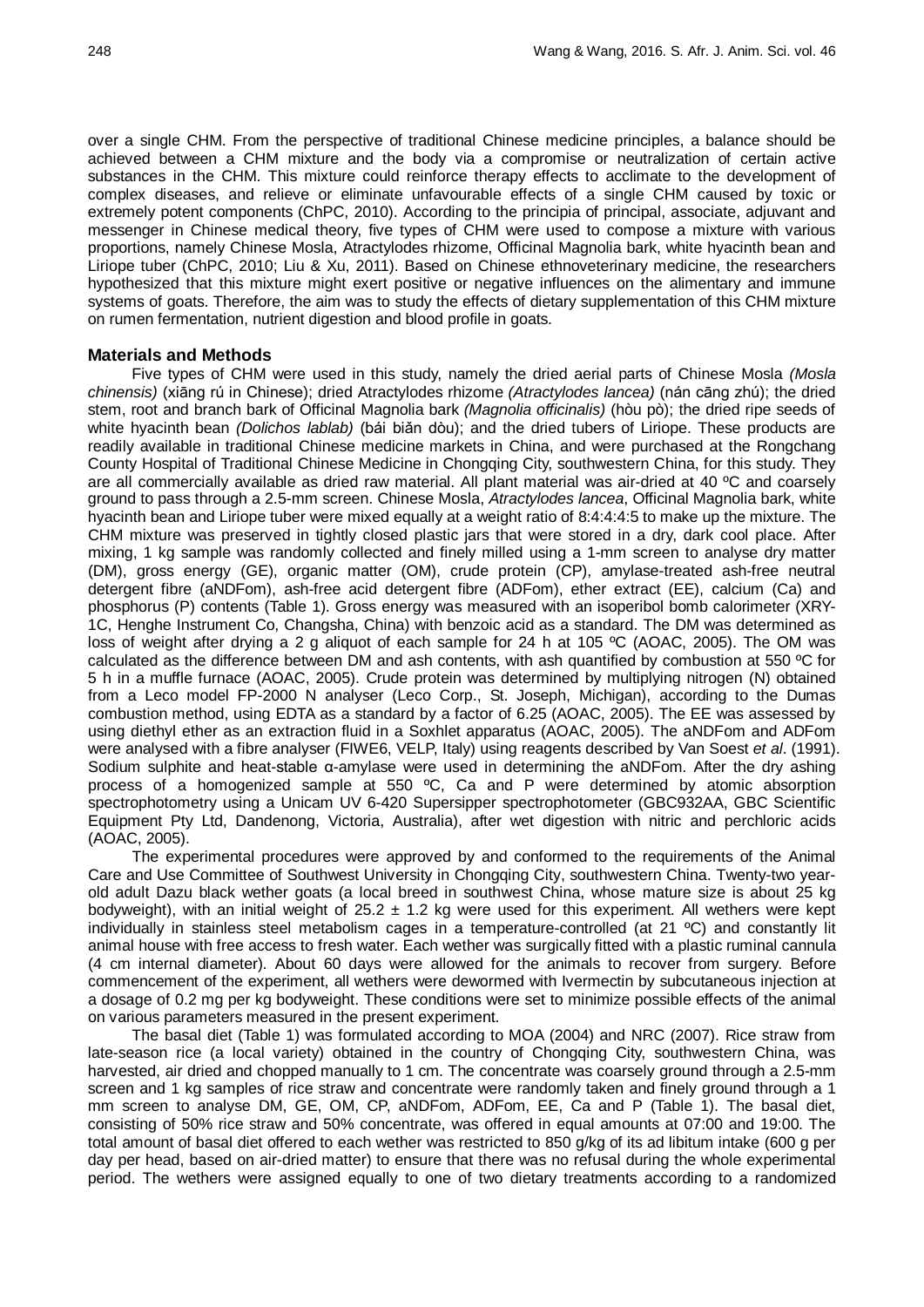controlled trial design with one study period of 38 days. The first 15 days of the experimental period were used for adaptation to diet and the following 23 to collect samples. Ten wethers from the control dietary treatment received the basal diet only. Ten wethers from the CHM mixture dietary treatment were offered the basal diet with the addition of the CHM mixture. The available amount of CHM mixture was 9 g per day per head on an air-dried basis, which is equivalent to an addition of 15 g/kg to the basal diet. The supplemented CHM mixture was mixed evenly with the basal diet at each feeding.

Table 1 Chemical compositions<sup>1</sup> (g/kg) of Chinese herbal mixture,<sup>2</sup> rice straw, concentrate and basal diet

|                      | CHM mixture <sup>2</sup> | <b>Rice straw</b> | Concentrate <sup>3</sup> | Basal diet <sup>4</sup> |
|----------------------|--------------------------|-------------------|--------------------------|-------------------------|
| Dry matter           | 890.5                    | 887.6             | 873.2                    | 880.4                   |
| Gross energy (MJ/kg) | 21.6                     | 17.3              | 22.6                     | 19.9                    |
| Organic matter       | 893.3                    | 809.1             | 900.2                    | 854.6                   |
| Crude protein        | 81.5                     | 38.3              | 193.8                    | 116.0                   |
| aNDFom               | 536.2                    | 677.7             | 262.0                    | 469.9                   |
| <b>ADFom</b>         | 385.1                    | 506.9             | 162.4                    | 334.6                   |
| Ether extract        | 37.5                     | 12.0              | 39.0                     | 25.5                    |
| Calcium              | 17.2                     | 6.5               | 10.2                     | 8.4                     |
| Phosphorus           | 9.3                      | 8.3               | 55.3                     | 31.8                    |

<sup>1</sup> All values are expressed on a dry matter basis, except dry matter on an air-dried matter basis.<br><sup>2</sup> CHM mixture: Chinese herb medicine mixture comprising Chinese Mosla, Atractylodes rhizome, Officinal Magnolia bark, w

Concentrate was a mixture of 520 g corn, 120 g wheat bran, 240 g soybean meal, 70 g rapeseed meal, 20 g calcium carbonate, 10 g sodium chloride and 20 g vitamin and trace mineral premix per kg of dry matter. Vitamin and trace mineral premix contained per kg of dry matter: 119 g MgSO<sub>4</sub>⋅H<sub>2</sub>O; 2.5 g FeSO<sub>4</sub>⋅7H<sub>2</sub>O; 0.8 g CuSO<sub>4</sub>⋅5H<sub>2</sub>O; 3 g MnSO<sub>4</sub>⋅H<sub>2</sub>O; 5 g ZnSO<sub>4</sub>⋅H<sub>2</sub>O; 10 mg Na<sub>2</sub>SeO<sub>3</sub>; 40 mg KI; 30 mg CoCl<sub>2</sub>⋅6H<sub>2</sub>O; 95 000 IU vitamin A; 17 500 IU vitamin D<br>and 18 000 IU vitamin E.

and 18 000 IU mannim E. 18 mannim E. 4 All values which consisted of 500 g/kg rice straw and 500 g/kg concentrate. aNDFom: amylase-treated ash-free neutral detergent fibre.

ADFom: ash-free acid detergent fibre.

Rumen degradability of concentrate and rice straw were determined using the *in situ* nylon bag technique from day 16 to day 17 and from day 20 to day 22, respectively. On day 25, ruminal fluid was collected via the cannulae to estimate rumen fermentation characteristics. On day 28, ruminal digesta were obtained via the cannulae to measure the activities of fibrolytic enzymes. From day 31 to day 36, all faeces were collected and sampled for evaluation of apparent digestibility of nutrients in the total tract. On day 38, blood samples were collected from the jugular vein or auricular artery to analyse blood profiles. The time in which samples were not being collected, permitted wethers to adjust their physical condition.

The procedure for incubating nylon bags in the rumen of animals was modified slightly according to Vanzant *et al*. (1998). Nylon bags (10 cm × 7 cm, 35 μm pore size), which contained 5 g concentrate or 3 g rice straw, ground to pass through a 4-mm screen, were incubated in duplicate in the rumen of all wethers for 0, 2, 4, 8, 12, 24, 36 and 48 h and 0, 2, 4, 6, 12, 24, 48 and 72 h, respectively. The 0 h time point represented non-incubated bags, which were treated similarly to the other bags on removal from the rumen. All bags were put into the rumen at the same time, and removed at the required intervals. When taken out of the rumen, the bags were washed gently by hand until the outflow of water became clear and odourless, and were stored at −20 °C. At the end of collection period, the bags were thawed and washed together with the 0 h bags in a washing machine for 40 min, and then dried at 65 °C for 24 h. All residues in the bags were removed carefully and finely milled through a 1 mm screen to analyse DM, OM, CP, aNDFom and ADFom. The rate and extent of degradation of the nutrients from rice straw and concentrate, such as DM, OM, CP, aNDFom and ADFom, were estimated with the exponential model of Ørskov & McDonald (1979). Ruminal degradability of nutrients was calculated according to the following equations:

$$
d_p
$$
=a+b( $I-e^{-kd(t)}$ ) and  $ED$ =a+(bx $k_d$ )/( $k_d$ + $k_p$ ),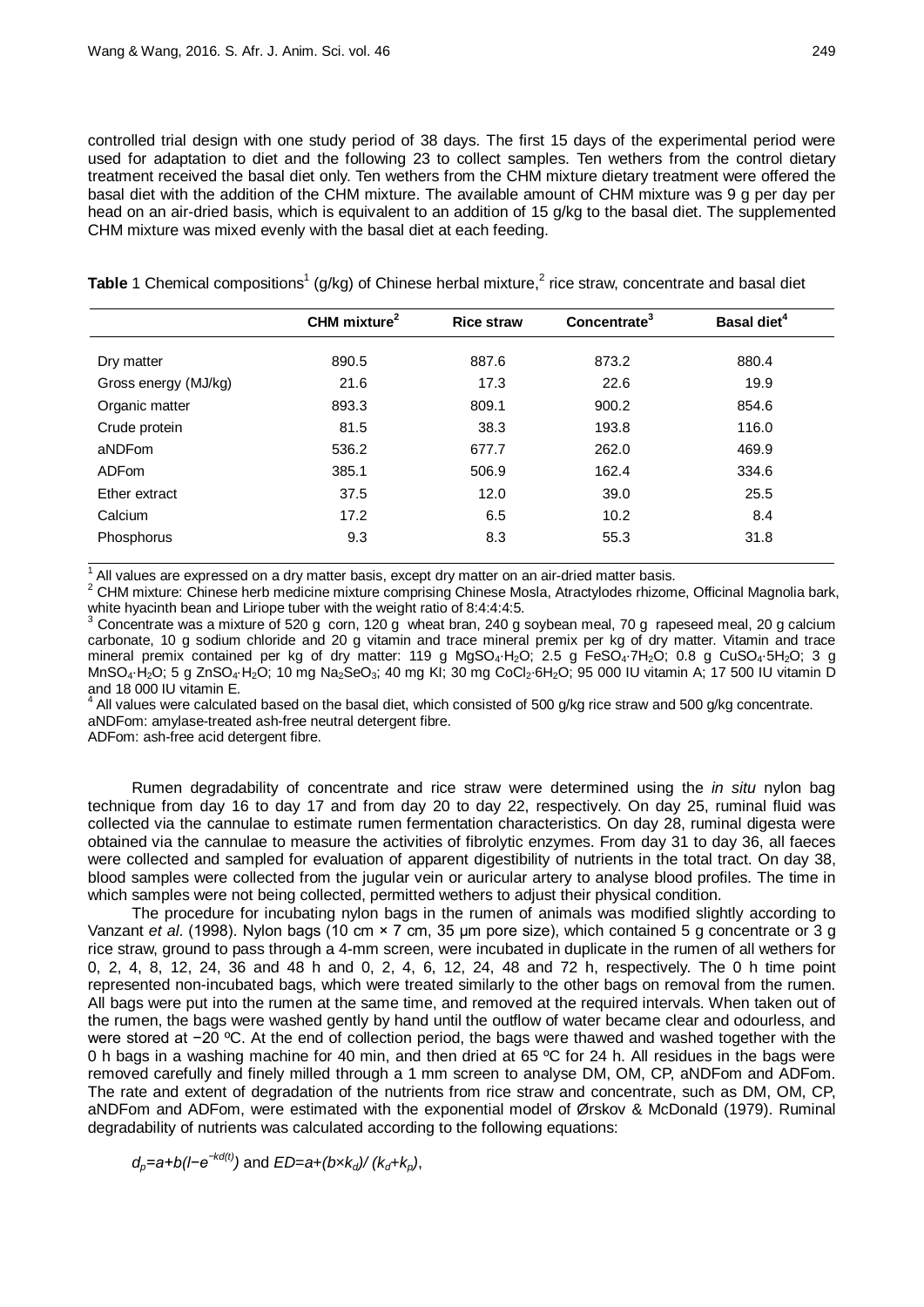where  $d_p$  was the potential disappearance rate at time t  $(\%)$ *a* was the soluble and very rapidly degradable fraction (%) *b* was the insoluble but potentially degradable fraction (%)  $k_d$  was the constant rate of degradation of fraction *b* per hour (%/h) *t* was the retention time in the rumen *ED* was the rumen effective degradability *kp* was the outflow rate of ruminal digesta.

In the present study,  $k_p$  was set as 4.08%/h according to a previous study in which chromic oxide as the indigestibility marker was administered via the rumen cannulae (Wang *et al*., 2010). Importantly, the two studies used the same dietary ingredients and wethers of the same breed as well as similar age and bodyweight.

At 0.5, 1, 2, 3, 4, 6, 8, 10 and 12 h after the morning feeding, about 20 mL of ruminal fluid was obtained from several sites in the rumen (reticulum, dorsal and ventral sac) with a filter probe tube. The pH was measured immediately using an electric pH meter (Sartorius Basic pH Meter PB-20, Sartorius AG, Goettingen, Germany). Then samples were immediately squeezed through four layers of cheesecloth with a mesh size of 250 μm. A total of 8 mL filtrate was centrifuged (Himac CR22G2 centrifuge, Hitachi Koki Co. Ltd., Tokyo, Japan) at 20000 x *g* for 15 min at 4 °C. Then, 1 mL of 20 g/L sulphuric acid was added to 5 mL of the clear supernatant and stored at −20 ºC to determine ammonia N by a phenol-hypochlorite assay (Chaney & Marbach, 1962). Another 8 mL of filtrate was centrifuged at 500 × *g* for 10 min at 4 ºC. Five mL of the clear supernatant was put into a plastic bottle containing 1 mL of 250 g/L meta-phosphoric acid and 1 mL of 6 g/L 2-ethyl butyric acid (internal standard), and further centrifuged at 20000 × *g* for 15 min at 4 ºC to obtain a final supernatant, which was stored at −20 ºC for the assay of individual and total volatile fatty acids (VFA) by gas chromatography (HP 5890, Hewlett Packard, USA) in accordance with the procedure described by Jouany (1982).

At 0.5, 2, 4, 6, 8, 10 and 12 h after the morning feeding, about 20 g of rumen digesta were collected from several sites in the rumen (reticulum, dorsal and ventral sac) with long-handle forceps, and immediately placed in an ice bath to stop microbial fermentation quickly. After being weighed accurately, samples were mixed equally with ice-cold phosphate buffer solution (50 mM;  $pH = 6.0$ ) according to the weight ratio of 1 : 1, and strained directly through four layers of cheesecloth. The filtered fluid was centrifuged at 800 × *g* for 15 min at 4 °C to acquire the supernatant fraction without small digesta particles. Then 20 mL of this clear supernatant was subjected to sonication by a biologics ultrasonic homogenizer (BJED-20950, Beijing Yongda Ultrasonic Co. Ltd., Beijing, China) at 4 ºC (ice waterbath, 30 s pulse rate) for 10 min, and further centrifuged at 27000 × *g* for 20 min at 4 ºC to obtain an ultimate supernatant as a source of microbial enzymes, which was subsequently stored at −20 °C until analyses. Enzyme activities were evaluated by determining reducing sugar formation from 0.5% sodium carboxymethyl cellulose (i.e. 0.5 g sodium carboxymethyl cellulose in 100 mL of 0.2 M phosphate buffer solution) for carboxymethyl cellulase (CMCase) activity (Manyuchi *et al*., 1992), from 0.5% avicel microcrystalline cellulose (i.e. 0.5 g avicel microcrystalline cellulose in 100 mL of 0.2 M phosphate buffer solution) for avicelase (Wood & Bhat, 1988), from 0.5% salicin (i.e. 0.5 g salicin in 100 mL of 0.2 M phosphate buffer solution) for cellobiase (Agarwal *et al*., 2000) and from 0.5% xylan (i.e. 0.5 g xylan in 100 mL of 0.2 M phosphate buffer solution) for xylanase (Lowe *et al.*, 1987), respectively. The enzyme reactions were initiated by the successive addition of 1 mL preheated substrate and 0.2 mL enzyme solution, and then incubated at 39 ºC for 60 minutes. After adding 2 mL 3,5-dinitrosalicylic acid (DNS reagent), the reactions were terminated by heating in a boiling waterbath for 10 minutes (Miller, 1959). The colour that formed, was read at 550 nm by a Shimadzu UV-2450 spectrophotometer (Japan). D-glucose was used as standard for CMCase, avicelase and cellobiase, and D-xylose for xylanase, respectively. One international unit (IU) was equivalent to the enzyme activity releasing 1 μmol glucose or xylose per minute per mL enzyme solution.

Total faecal output per day for each wether was collected in a faecal collection bag and weighed accurately. The amount of 100 g/kg daily faecal output was sampled, and mixed uniformly with 10 mL 100 mg/g sulphuric acid, then stored at −20 °C. At the end of experiment, all representative samples were composited for each wether and across days, and dried at 65 ºC for 72 h. Dried samples were weighed, and ground through a 1-mm screen, then analysed for DM, GE, OM, CP, aNDFom, ADFom, EE, Ca and P. For the apparent digestibility of wethers fed CHM mixture, the nutrients provided by the mixture were regarded as part of nutrient intake because of their availability in the digestive tract.

At 1, 3, 6, 9 and 12 h after the morning feeding, blood samples from each wether were collected by methods based on diverse required parameters. Thus, 2 mL blood was pumped from the auricular artery with a heparinized syringe. The syringe was chilled immediately in an ice bath. The blood gas parameters, including pH, the concentrations of total carbon dioxide  $(CO<sub>2</sub>)$ , actual bicarbonate and buffer excess, the partial pressure of  $CO_2$  and oxygen (O<sub>2</sub>), percent O<sub>2</sub> saturation, ion concentration of calcium as  $Ca^{2+}$ ,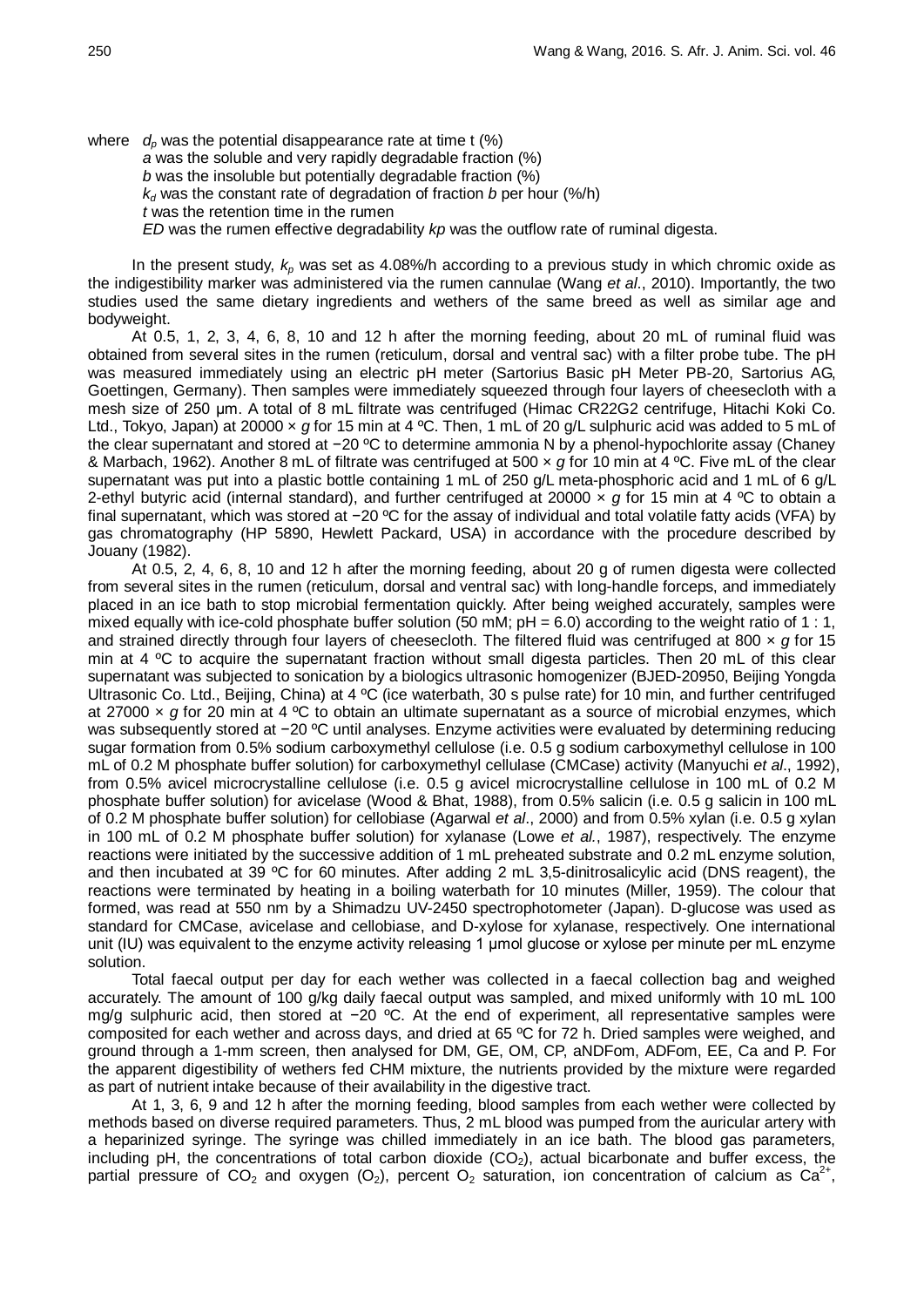phosphorus as  $P^{5-}$  and magnesium as Mg<sup>2+</sup>, were recorded in 15 minutes by a blood gas and electrolyte analyser (Osmetech OPTI<sup>™</sup> CCA, Osmetech Medical Systems Inc., Roswell, USA). The amount of 12 mL blood was collected from the jugular vein and placed in aseptic vacutainer tubes containing heparin sodium. The tubes were gently inverted a couple of times, then kept in an icebox and later centrifuged at 4 ºC, 2500 *g* for 15 minutes to harvest plasma. The aliquots of plasma were transferred into storage tubes labelled with date and animal identification, then stored at −20 ºC until further analysis. Three assay methods were employed for the plasma parameters. The first involved the use of an automatic gamma counter (CliniGamma 1272-001, LKB-WALLAC, Finland). The levels of hormones, namely growth hormone (GH), insulin, glucagon, leptin, adrenocorticotropic hormone (ACTH), aldosterone, cortisol, thyroid-stimulating hormone (TSH), triiodothyronine  $(T_3)$ , tetraiodothyronine  $(T_4)$  and interleukin-2, were carried out by radioimmunoassay, while the required commercial kits were purchased from Beijing North Institute of Biological Techbology (Beijing, China). The second assay method involved the use of an automatic biochemistry analyser (Synchron CX5 Pro, Beckman Coulter, Fullerton, Calif, USA). The concentrations of metabolites – including glucose, urea N, uric acid, creatinine, triglyceride, total cholesterol, low-density lipoprotein cholesterol (LDLC), high-density lipoprotein cholesterol (HDLC), lactic acid, total protein, albumin, C-reactive protein (CRP), immunoglobulin (Ig) A/G/M, complement 3/4, as well as the activities of enzymes encompassing aspartate transaminase (AST, EC 2.6.1.1), alanine transaminase (ALT, EC 2.6.1.2), lactate dehydrogenase (LDH, EC 1.1.1.27), creatine kinase (CK, EC 2.7.3.2), alkaline phosphatase (EC 3.1.3.1) and α-amylase (EC 3.2.1.1) – were measured with commercial kits from Beckman Coulter. The third method involved the use of a spectrophotometer (Thermo Scientific BioMate 3S, Thermo Fisher Scientific Inc, Shanghai, China). The concentrations of nitric oxide (NO) and maleic dialdehyde (MDA), the activities of nitric oxide synthase (NOS, EC 1.14.13.39), catalase (EC 1.11.1.6), glutathione peroxidase (GSH-Px, EC 1.11.1.9), total superoxide dismutase (SOD, EC 1.15.1.1) and total antioxidative capacity (AOC) as well as the inhibition capacity of hydroxyl free radical (-OH) were detected by hand with commercial kits from Nanjing Jiancheng Bioengineering Research Institute (Nanjing, China) according to the manufacturers' instructions and protocols of the kits.

| <b>Items</b>                      | <b>Control</b>   | CHM mixture <sup>1</sup> | SEM <sup>2</sup> | P-value |
|-----------------------------------|------------------|--------------------------|------------------|---------|
| pH                                | $6.45 \pm 0.22$  | $6.47 \pm 0.16$          | 0.02             | 0.77    |
| Ammonia nitrogen (mg/dL)          | $19.09 \pm 5.49$ | $18.89 \pm 5.80$         | 0.66             | 0.88    |
| Volatile fatty acid, mmol/L       |                  |                          |                  |         |
| Acetate                           | $34.46 \pm 3.71$ | $36.48 \pm 4.32$         | 0.48             | 0.04    |
| Propionate                        | $13.43 \pm 2.06$ | $13.79 \pm 2.24$         | 0.25             | 0.48    |
| <b>Butyrate</b>                   | $6.83 \pm 1.18$  | $7.61 \pm 1.76$          | 0.18             | 0.03    |
| Total                             | $54.72 \pm 6.49$ | $57.89 \pm 7.76$         | 0.85             | 0.07    |
| Volatile fatty acid, mol/100 mol  |                  |                          |                  |         |
| Acetate                           | $63.07 \pm 1.94$ | $63.17 \pm 2.14$         | 0.23             | 0.84    |
| Propionate                        | $24.49 \pm 1.70$ | $23.81 \pm 1.85$         | 0.21             | 0.11    |
| <b>Butyrate</b>                   | $12.43 \pm 1.12$ | $13.01 \pm 1.85$         | 0.18             | 0.11    |
| Acetate/propionate                | $2.59 \pm 0.23$  | $2.67 \pm 0.27$          | 0.03             | 0.18    |
| Fibrolytic enzymes activities, IU |                  |                          |                  |         |
| Avicelase                         | $0.83 \pm 0.10$  | $0.91 \pm 0.06$          | 0.01             | 0.00    |
| Carboxymethyl cellulase           | $0.83 \pm 0.10$  | $0.92 \pm 0.08$          | 0.01             | 0.00    |
| Cellobiase                        | $0.81 \pm 0.11$  | $0.89 \pm 0.06$          | 0.01             | 0.00    |
| Xylanase                          | $0.94 \pm 0.12$  | $1.02 \pm 0.08$          | 0.01             | 0.00    |
|                                   |                  |                          |                  |         |

**Table 2** Effects of Chinese herbal mixture<sup>1</sup> on fermentation parameters and fibrolytic enzymes (average of all sampling times) in the rumen of goats

<sup>1</sup> CHM mixture: Chinese herb medicine mixture comprising Chinese Mosla, Atractylodes rhizome, Officinal Magnolia bark, white hyacinth bean and Liriope root tuber with the weight ratio of 8:4:4:4:5.<br><sup>2</sup> SEM: standard error of mean.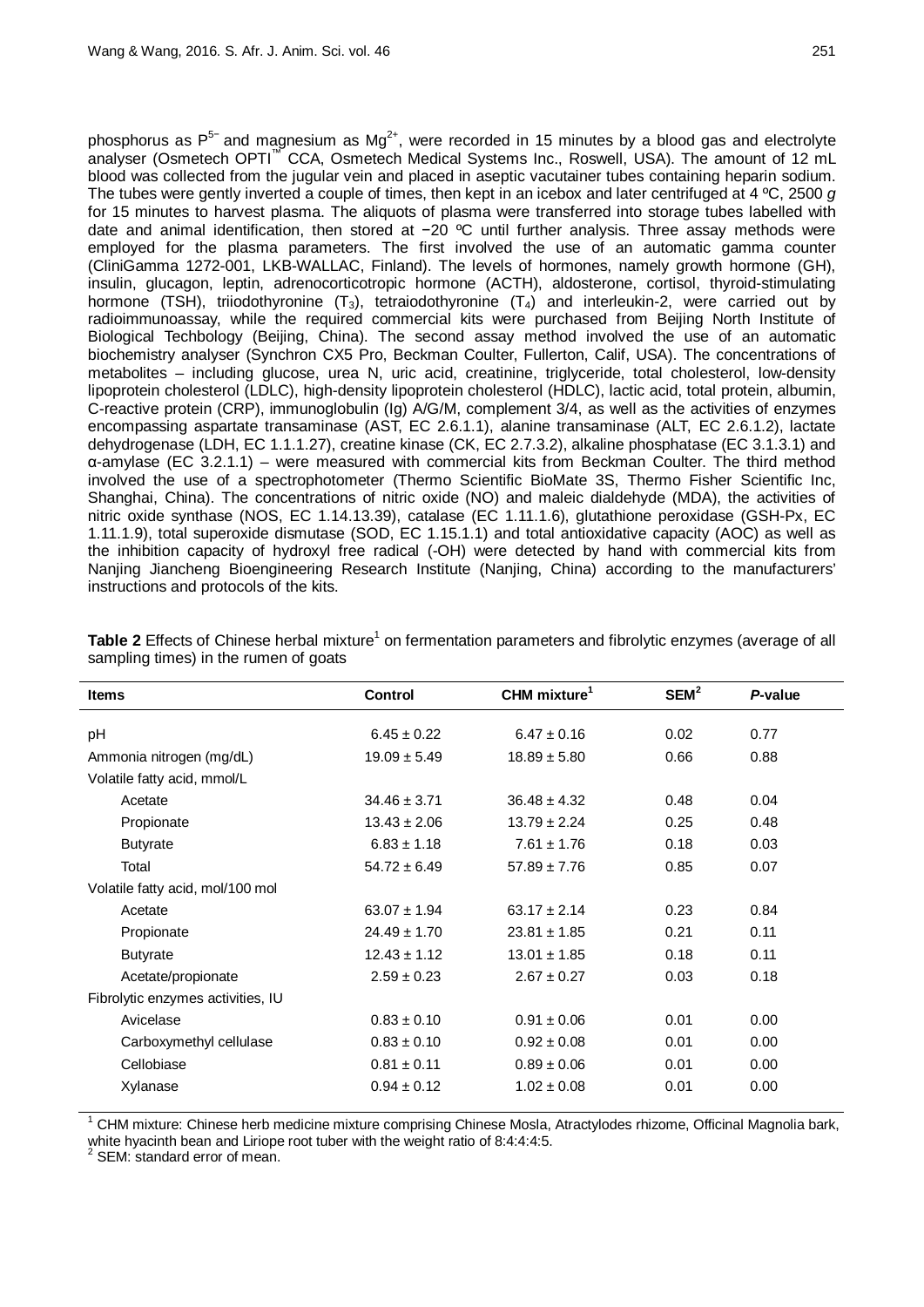Data were subject to a one-way analysis of variance using the PROC GLM procedure of SAS with dietary treatment as the classification factor (SAS, 2005). Data were summarized by sampling time and then analysed using the same mixed model, but with time included as a repeated measure using compound symmetry. Results were expressed as means  $\pm$  standard deviation (M  $\pm$  SD). Comparisons between average values for the CHM mixture group and the control group were conducted by Duncan's multiple range tests. Degree of significance was defined as  $P > 0.10$ , no significance;  $0.05 < P < 0.10$ , tendency;  $\overline{P} < 0.05$ , significance.

# **Results**

The effects of the CHM mixture on fermentation parameters and fibrolytic enzymes in the rumen are presented in Table 2 (above). The addition of the mixture increased the ruminal concentrations of acetate and butyrate, as well as the ruminal activities of avicelase, carboxymethyl cellulase, cellobiase and xylanase, and trended towards increased total VFA concentration in the rumen.

The effects of the CHM mixture on rumen effective degradability of nutrients from rice straw and concentrate are presented in Table 3. With the addition of CHM mixture, the rumen effective degradability of DM, OM and aNDFom from rice straw was increased, while that of ADFom from rice straw as well as the DM and ADFom from concentrate had a tendency to increase.

**Table** 3 Effects of Chinese herbal mixture mixture<sup>1</sup> on rumen effective degradability (%) of nutrients from rice straw and concentrate in goats

| <b>Items</b>   | Control          | CHM mixture <sup>1</sup> | <b>SEM</b> | P-value |  |
|----------------|------------------|--------------------------|------------|---------|--|
| Rice straw     |                  |                          |            |         |  |
| Dry matter     | $26.11 \pm 1.58$ | $29.44 \pm 0.16$         | 0.73       | 0.01    |  |
| Organic matter | $35.69 \pm 0.89$ | $38.31 \pm 1.26$         | 0.61       | 0.02    |  |
| Crude protein  | $20.68 \pm 0.65$ | $21.25 \pm 0.22$         | 0.19       | 0.14    |  |
| aNDFom         | $25.53 \pm 0.56$ | $27.41 \pm 0.82$         | 0.42       | 0.01    |  |
| ADFom          | $25.67 \pm 1.16$ | $28.69 \pm 2.24$         | 0.82       | 0.05    |  |
| Concentrate    |                  |                          |            |         |  |
| Dry matter     | $54.08 \pm 2.23$ | $57.85 \pm 2.98$         | 1.12       | 0.09    |  |
| Organic matter | $58.19 \pm 3.56$ | $58.29 \pm 3.18$         | 1.11       | 0.97    |  |
| Crude protein  | $50.59 \pm 2.39$ | $48.88 \pm 1.85$         | 0.77       | 0.30    |  |
| aNDFom         | $52.04 \pm 1.32$ | $54.19 \pm 1.77$         | 0.65       | 0.10    |  |
| <b>ADFom</b>   | $51.28 \pm 2.59$ | $55.76 \pm 2.71$         | 1.21       | 0.05    |  |

<sup>1</sup> CHM mixture: Chinese herb medicine mixture comprising Chinese Mosla, Atractylodes rhizome, Officinal Magnolia bark, white hyacinth bean and Liriope root tuber with the weight ratio of 8:4:4:4:5.

SEM: standard error of mean.

aNDFom: amylase-treated ash-free neutral detergent fibre.

ADFom: ash-free acid detergent fibre.

The effects of the CHM mixture on apparent digestibility of nutrients in the total tract are presented in Table 4. The addition of the mixture increased the apparent digestibility of GE, DM, OM, CP, aNDFom, ADFom and Ca, and had no significant effect on the apparent digestibility of EE in the total tract. The effects of the mixture on blood gas parameters are presented in Table 5. With the addition of the CHM mixture, pH, concentrations of actual bicarbonate, buffer excess and  $Mg^{2+}$  were increased in the blood.

The effects of the CHM mixture on plasma parameters are presented in Tables 6a and 6b. For the plasma hormones, the CHM mixture increased the level of leptin and decreased the levels of ACTH, aldosterone and cortisol. In addition, the levels of GH, insulin and  $T_4$  had an upward tendency. For plasma enzymes, the CHM mixture decreased the activities of ALT, CK and LDH. For the plasma immune parameters, the CHM mixture increased the concentrations of total protein, albumin, globulin, CRP, Ig A/G/M, complement  $\frac{3}{4}$ , as well as the activity of NOS. In addition, the concentration of NO had an upward tendency. For the plasma antioxidative parameters, CHM mixture increased the activities of GSH-Px and total SOD as well as total AOC. In addition, the activity of catalase had an upward tendency. For other plasma metabolites,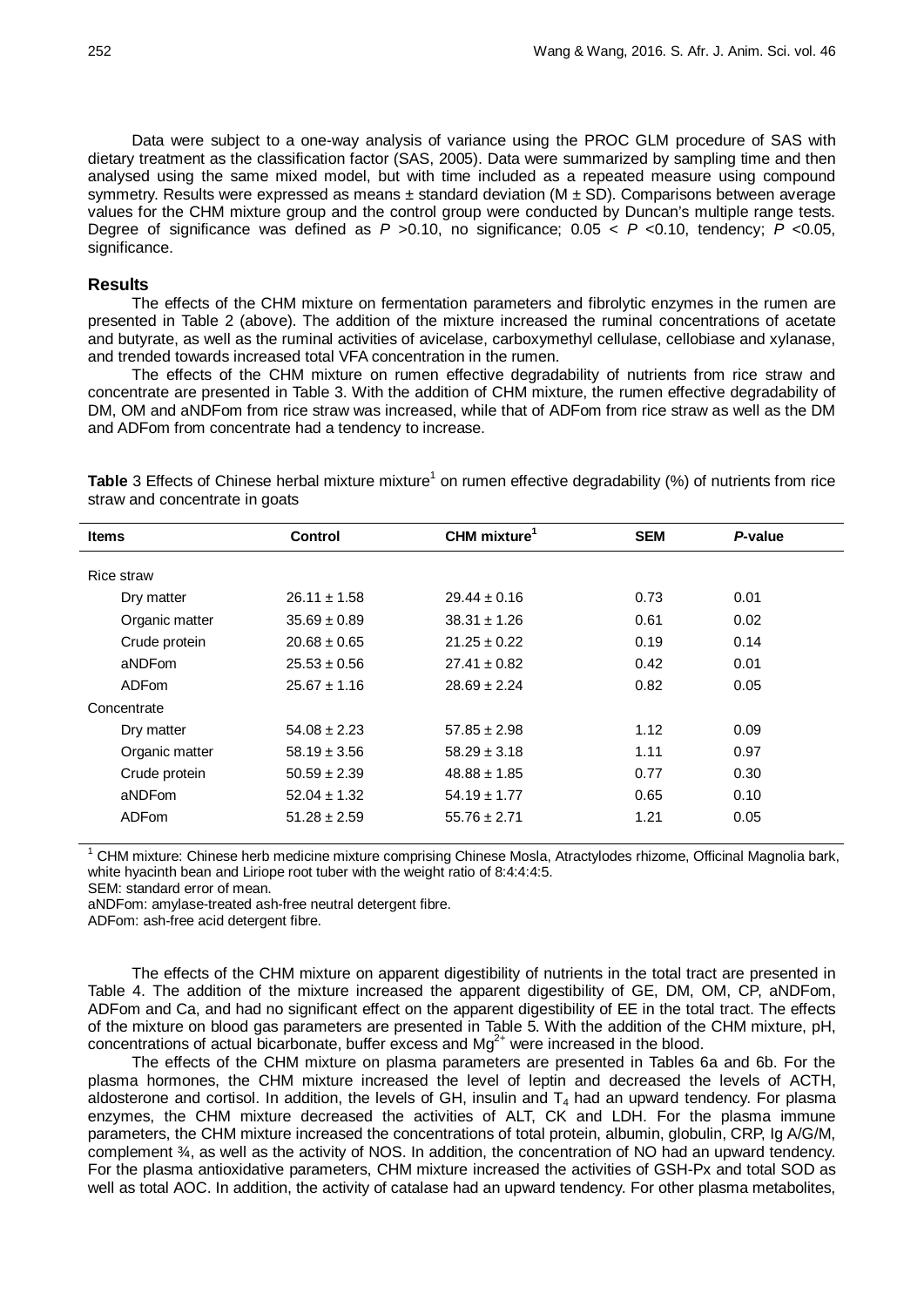the CHM mixture decreased the concentrations of glucose, urea N and lactic acid. In addition, the concentration of creatinine showed a downward tendency.

**Table 4** Effects of Chinese herbal mixture mixture<sup>1</sup> on apparent digestibility (%) of nutrients in the total tract of goats

| <b>Items</b>      | Control          | CHM mixture <sup>1</sup> | <b>SEM</b> | P-value |  |
|-------------------|------------------|--------------------------|------------|---------|--|
| Gross energy      | $72.21 + 1.22$   | $76.30 \pm 1.26$         | 0.87       | 0.00    |  |
| Dry matter        | $65.94 \pm 0.90$ | $70.82 \pm 2.62$         | 1.12       | 0.01    |  |
| Organic matter    | $70.40 \pm 1.02$ | $75.06 \pm 2.45$         | 1.07       | 0.01    |  |
| Crude protein     | $71.45 \pm 1.64$ | $76.95 \pm 2.77$         | 1.28       | 0.01    |  |
| aNDFom            | $58.73 \pm 2.02$ | $65.17 \pm 4.14$         | 1.62       | 0.03    |  |
| ADF <sub>om</sub> | $65.44 \pm 1.90$ | $70.44 \pm 1.88$         | 1.13       | 0.01    |  |
| Ether extract     | $76.16 \pm 2.79$ | $83.59 \pm 5.55$         | 2.01       | 0.05    |  |
| Calcium           | $18.02 \pm 2.94$ | $26.24 \pm 5.37$         | 2.10       | 0.04    |  |
| Phosphorus        | $58.42 \pm 8.78$ | $61.44 \pm 6.72$         | 2.62       | 0.61    |  |
|                   |                  |                          |            |         |  |

<sup>1</sup> CHM mixture: Chinese herb medicine mixture comprising Chinese Mosla, Atractylodes rhizome, Officinal Magnolia bark, white hyacinth bean and Liriope root tuber with the weight ratio of 8:4:4:4:5.

SEM: standard error of mean.

aNDFom: amylase-treated ash-free neutral detergent fibre.

ADFom: ash-free acid detergent fibre.

**Table** 5 Effects of Chinese herbal mixture mixture<sup>1</sup> on blood gas parameters (average of all the sampling times) in goats

| <b>Items</b>                            | Control          | CHM mixture <sup>1</sup> | SEM <sup>2</sup> | P-value |
|-----------------------------------------|------------------|--------------------------|------------------|---------|
| pH                                      | $7.36 \pm 0.03$  | $7.41 \pm 0.04$          | 0.01             | 0.00    |
| Total carbon dioxide (mmol/L)           | $26.88 \pm 2.36$ | $28.81 \pm 4.05$         | 0.60             | 0.11    |
| Actual bicarbonate (mmol/L)             | $21.83 \pm 1.82$ | $25.26 \pm 4.61$         | 0.68             | 0.01    |
| Buffer excess (mmol/L)                  | $2.06 \pm 2.11$  | $6.38 \pm 4.33$          | 0.77             | 0.00    |
| Carbon dioxide partial pressure (mm Hg) | $36.19 \pm 2.69$ | $37.07 \pm 3.22$         | 0.52             | 0.41    |
| Oxygen partial pressure (mm Hg)         | $87.9 \pm 15.10$ | $91.9 \pm 19.30$         | 3.04             | 0.51    |
| Percent oxygen saturation (%)           | $95.4 \pm 2.85$  | $96.1 \pm 2.09$          | 0.44             | 0.44    |
| Calcium ion (mmol/L)                    | $1.27 \pm 0.39$  | $1.31 \pm 0.24$          | 0.05             | 0.73    |
| Phosphorus ion (mmol/L)                 | $2.88 \pm 0.35$  | $2.97 \pm 0.54$          | 0.08             | 0.55    |
| Magnesium ion (mmol/L)                  | $1.06 \pm 0.11$  | $1.19 \pm 0.18$          | 0.02             | 0.02    |

<sup>1</sup> CHM mixture: Chinese herbal medicine mixture comprising Chinese Mosla, Atractylodes rhizome, Officinal Magnolia bark, white hyacinth bean and Liriope root tuber with the weight ratio of 8:4:4:4:5.<br><sup>2</sup> SEM: standard error of mean.

# **Discussion**

Nowadays, with the demand for 'clean, green and ethical' animal production, phytogenic substances such as plants, parts of plants, and secondary products of herbal origin have gained considerable attention in animal nutrition (Durmic & Blache, 2012). CHM is classified as the category of natural plant product that produces a diverse array of secondary metabolites to provide protection against microbial and insect attacks (Hart *et al.*, 2008). It is well documented that plants containing phytochemicals and that their extracts can manipulate the function of the gastrointestinal tract in both ruminant and non-ruminant livestock (Greathead, 2003; Wallace, 2004). Besides the effect on gut function, possible CHM modes of action include nutritional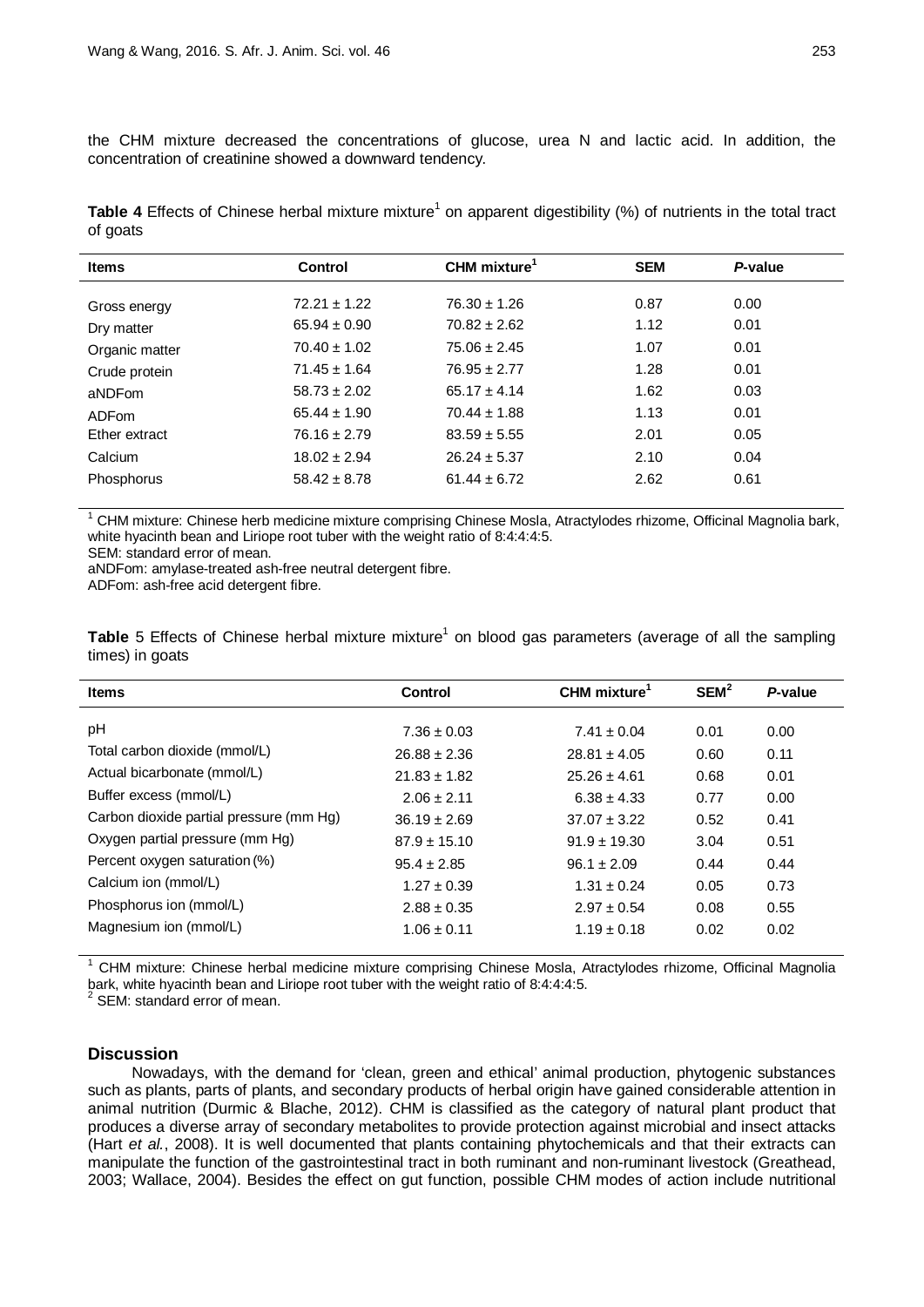effects, immune function accentuation, antimicrobial action, anti-oxidation and anti-stress effect (Liu & Xu, 2011; Liu *et al*., 2011; Lu, 2011).

**Table 6a** Effects of Chinese herbal mixture mixture<sup>1</sup> on plasma parameters (average all the sampling times) in goats

| <b>Items</b>                 | Control           | CHM mixture <sup>1</sup> | <b>SEM</b> | P-value |
|------------------------------|-------------------|--------------------------|------------|---------|
| Hormone levels               |                   |                          |            |         |
| Growth hormone (ng/mL)       | $0.34 \pm 0.17$   | $0.86 \pm 0.35$          | 0.15       | 0.08    |
| Insulin (µIU/mL)             | $12.17 \pm 5.94$  | $18.67 \pm 7.59$         | 1.91       | 0.09    |
| Glucagon (pg/mL)             | $141.6 \pm 22.0$  | $136.0 \pm 20.7$         | 3.8        | 0.47    |
| Leptin (ng/mL)               | $1.04 \pm 0.34$   | $1.47 \pm 0.54$          | 0.09       | 0.01    |
| ACTH (pg/mL)                 | $22.00 \pm 7.53$  | $16.31 \pm 7.54$         | 1.41       | 0.04    |
| Aldosterone (ng/mL)          | $0.08 \pm 0.03$   | $0.05 \pm 0.03$          | 0.01       | 0.04    |
| Cortisol (ng/mL)             | $26.00 \pm 3.96$  | $19.61 \pm 5.42$         | 1.01       | 0.00    |
| $TSH4$ (µIU/mL)              | $0.21 \pm 0.09$   | $0.28 \pm 0.14$          | 0.02       | 0.11    |
| Triiodothyronine (ng/mL)     | $4.15 \pm 2.75$   | $4.93 \pm 2.79$          | 0.49       | 0.43    |
| Tetraiodothyronine (ng/mL)   | $326.6 \pm 5.8$   | $330.4 \pm 5.2$          | 1.0        | 0.06    |
| Enzymatic activities         |                   |                          |            |         |
| ALT (U/L)                    | $20.19 \pm 5.76$  | $14.56 \pm 4.22$         | 1.01       | 0.00    |
| AST (U/L)                    | $43.12 \pm 14.53$ | $40.50 \pm 8.09$         | 1.02       | 0.11    |
| Creatine kinase (U/L)        | $150.3 \pm 46.6$  | $118.5 \pm 35.4$         | 7.7        | 0.04    |
| Alkaline phosphatase (U/L)   | $185.4 \pm 53.5$  | $194.1 \pm 80.2$         | 15.1       | 0.78    |
| Lactate dehydrogenase (U/L)  | $445.6 \pm 98.0$  | $269.1 \pm 53.8$         | 40.5       | 0.03    |
| $\alpha$ -amylase (U/L)      | $45.38 \pm 16.94$ | $54.25 \pm 25.05$        | 3.80       | 0.25    |
| Immune parameters            |                   |                          |            |         |
| Total protein (g/L)          | $74.11 \pm 3.98$  | $80.46 \pm 6.30$         | 1.07       | 0.00    |
| Albumin (g/L)                | $34.49 \pm 1.70$  | $36.09 \pm 1.28$         | 0.29       | 0.01    |
| Globulin (g/L)               | $39.61 \pm 4.39$  | $44.37 \pm 6.78$         | 1.08       | 0.03    |
| Albumin/globulin             | $0.88 \pm 0.11$   | $0.83 \pm 0.14$          | 0.02       | 0.30    |
| C-reactive protein (mg/dL)   | $2.15 \pm 0.09$   | $2.47 \pm 0.35$          | 0.05       | 0.00    |
| Immunoglobulin A (g/L)       | $1.21 \pm 0.03$   | $2.44 \pm 0.41$          | 0.12       | 0.00    |
| Immunoglobulin G (g/L)       | $9.07 \pm 0.64$   | $10.42 \pm 0.83$         | 0.17       | 0.00    |
| Immunoglobulin M (g/L)       | $8.71 \pm 1.26$   | $10.36 \pm 1.68$         | 0.29       | 0.00    |
| Complement 3 (g/L)           | $0.25 \pm 0.03$   | $0.38 \pm 0.03$          | 0.01       | 0.00    |
| Complement 4 (g/L)           | $0.40 \pm 0.04$   | $0.68 \pm 0.04$          | 0.02       | 0.00    |
| Interleukin-2 (ng/mL)        | $4.88 \pm 1.34$   | $6.14 \pm 3.63$          | 0.49       | 0.20    |
| Nitric oxide (µmol/L)        | $35.86 \pm 15.74$ | $47.73 \pm 17.09$        | 3.05       | 0.05    |
| Nitric oxide synthase (U/mL) | $12.09 \pm 1.11$  | $13.04 \pm 1.38$         | 0.23       | 0.04    |

 $1$  CHM mixture: Chinese herb medicine mixture comprising Chinese Mosla, Atractylodes rhizome, Officinal Magnolia bark, white hyacinth bean and Liriope root tuber with the weight ratio of 8:4:4:4:5.

SEM: standard error of mean.

ACTH: adrenocorticotropic hormone; TSH: thyroid-stimulating hormone; ALT: alanine transaminase; AST: aspartate transaminase.

l,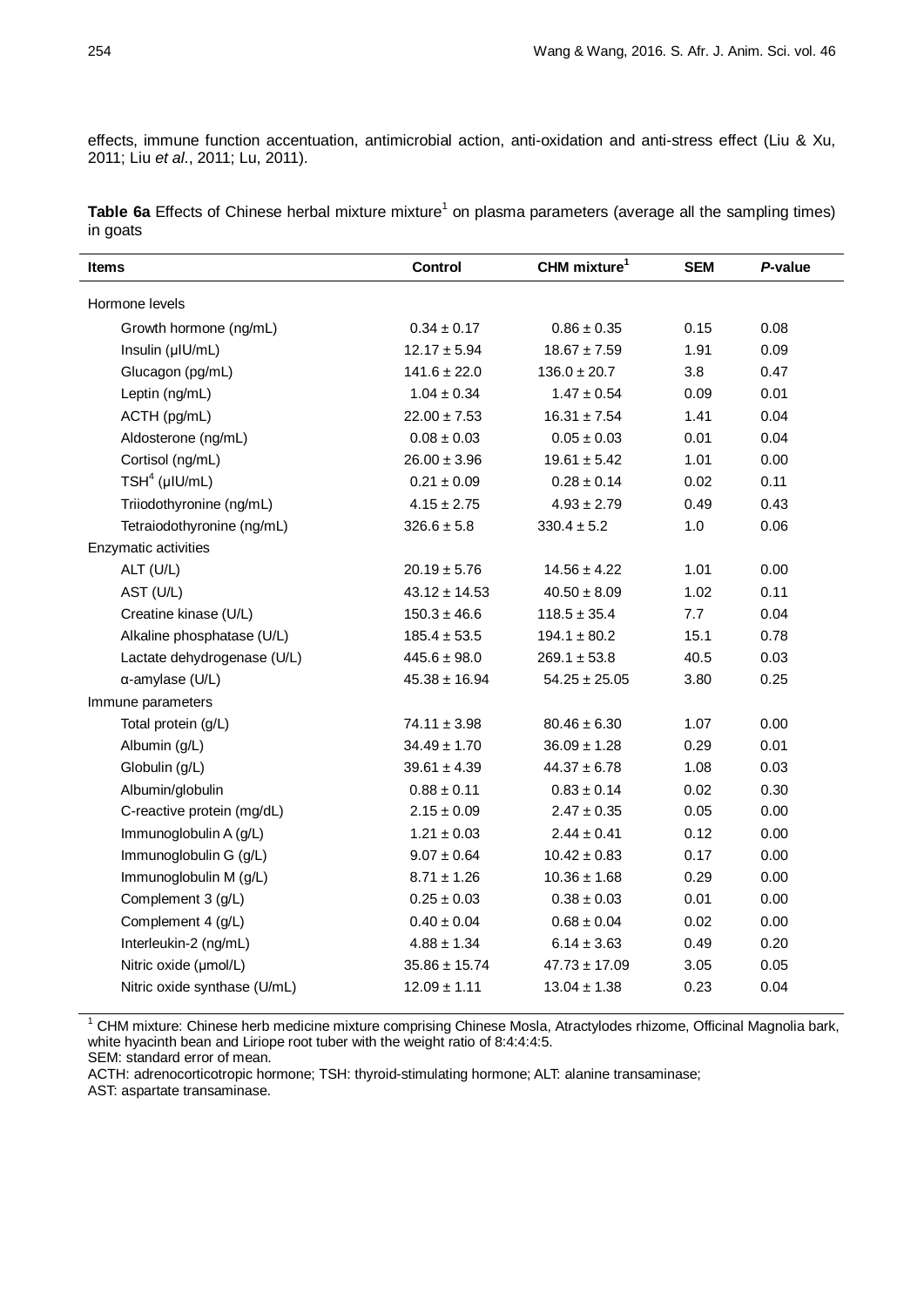| <b>Items</b>                        | <b>Control</b>    | CHM mixture <sup>1</sup> | SEM <sup>2</sup> | P-value |
|-------------------------------------|-------------------|--------------------------|------------------|---------|
| Antioxidative parameters            |                   |                          |                  |         |
| Maleic dialdehyde (nmol/mL)         | $10.04 \pm 3.95$  | $8.75 \pm 2.39$          | 0.58             | 0.27    |
| Total antioxidative capacity (U/mL) | $1.86 \pm 0.43$   | $2.87 \pm 1.83$          | 0.25             | 0.04    |
| Catalase (U/mL)                     | $4.19 \pm 3.55$   | $6.34 \pm 3.48$          | 0.64             | 0.09    |
| Glutathione peroxidase (umol/L)     | $133.7 \pm 38.1$  | $177.5 \pm 54.5$         | 9.1              | 0.01    |
| Total superoxide dismutase (U/mL)   | $75.67 \pm 13.02$ | $86.41 \pm 11.16$        | 2.32             | 0.02    |
| -OH $(U/mL)$                        | $597.8 \pm 206.4$ | $676.3 \pm 192.7$        | 35.4             | 0.28    |
| Other metabolites                   |                   |                          |                  |         |
| Glucose (mmol/L)                    | $3.83 \pm 1.51$   | $2.90 \pm 0.38$          | 0.21             | 0.02    |
| Urea nitrogen (mmol/L)              | $6.05 \pm 0.63$   | $5.31 \pm 1.05$          | 0.16             | 0.03    |
| Uric acid (mmol/L)                  | $175.0 \pm 63.2$  | $158.8 \pm 54.4$         | 10.4             | 0.44    |
| Creatinine (umol/L)                 | $81.94 \pm 9.75$  | $75.75 \pm 9.01$         | 1.72             | 0.07    |
| Triglyceride (mmol/L)               | $0.19 \pm 0.04$   | $0.17 \pm 0.04$          | 0.00             | 0.25    |
| Total cholesterol (mmol/L)          | $2.38 \pm 0.21$   | $2.22 \pm 0.78$          | 0.10             | 0.44    |
| LDLC (mmol/L)                       | $0.63 \pm 0.28$   | $0.58 \pm 0.22$          | 0.04             | 0.57    |
| HDLC (mmol/L)                       | $1.55 \pm 0.21$   | $1.48 \pm 0.46$          | 0.06             | 0.62    |
| Lactic acid (mmol/L)                | $2.19 \pm 1.04$   | $1.56 \pm 0.51$          | 0.15             | 0.04    |

**Table** 6b Effects of Chinese herbal mixture mixture<sup>1</sup> on plasma parameters (average of all the sampling times) in goats

<sup>1</sup> CHM mixture: Chinese herb medicine mixture comprising Chinese Mosla, Atractylodes rhizome, Officinal Magnolia bark, white hyacinth bean and Liriope root tuber with the weight ratio of 8:4:4:4:5.

SEM: standard error of the mean.

-OH: inhibition capacity of hydroxyl free radical:

LDLC: low-density lipoprotein cholesterol:

HDLC: high-density lipoprotein cholesterol.

In general, the bioactive botanical substances in CHM could be divided structurally into terpenes or isoprenoids, phenols and alkaloids. Four major types with potential use in ruminant nutrition are saponins, tannins, organosulphur compounds and essential oils (Bodas *et al*., 2012). In the present study, the CHM mixture was composed of Chinese Mosla, *Atractylodes lancea*, Officinal Magnolia bark, white hyacinth bean and Liriope root tuber. According to Chinese medical principles, in this mixture, Chinese Mosla serves as the principal medicine, and *Atractylodes lancea* and Officinal Magnolia bark represent the associate medicines, while white hyacinth bean and Liriope root tuber act as the adjuvant and messenger medicine, respectively. The action of this mixture may be related to the combined functions of individual medicines. At present, the pharmacological effects of every herb, together with its main effective components, have been interpreted in detail by China Pharmacopeia, an authoritative book from the Chinese Government (ChPC, 2010). However, the chemical nature of each active compound still needs to be specified. Chinese Mosla, a kind of heatclearing and summerheat-relieving drug, consists mainly of elscholtzione and sesquiterpene (ChPC, 2010). *Atractylodes lancea*, which is responsible for eliminating dampness, generally includes atractylol, atractylone, carotene and vitamin  $B_1$  (ChPC, 2010). The herb medicine, Officinal Magnolia bark, regulates the flow of vital energy and removing obstruction to it, embodies largely magnolol, tetrahydromagnolol, β-eucalyptus phenol and magnocurarine (ChPC, 2010). White hyacinth bean is a drug for dispelling internal cold, and comprises mostly protein, vitamin B<sub>1</sub>, vitamin C, carotene, saccharose and phytotoxin (ChPC, 2010). Liriope root tuber, being the agent of tonification of deficiency and nourishment for vitality, mostly includes mucoid substances, glucose, vitamin A and β-sitosterol (ChPC, 2010). As a result, their mixture may contain plenty of blends of essential oils, along with nutrients. Because the concentrations of secondary compounds in each raw plant material (above) might be low, a considerable amount of their mixture (15 mg CHM mixture per g of basal diet) was added to supply adequate amounts of active compounds. In addition, from the point of chemical composition, the nutritional value of this mixture was superior to that of rice straw, suggesting that the mixture might provide extra available nutrients to the goats.

The effects of essential oils on rumen fermentation have been well reviewed (Hart *et al*., 2008; Patra &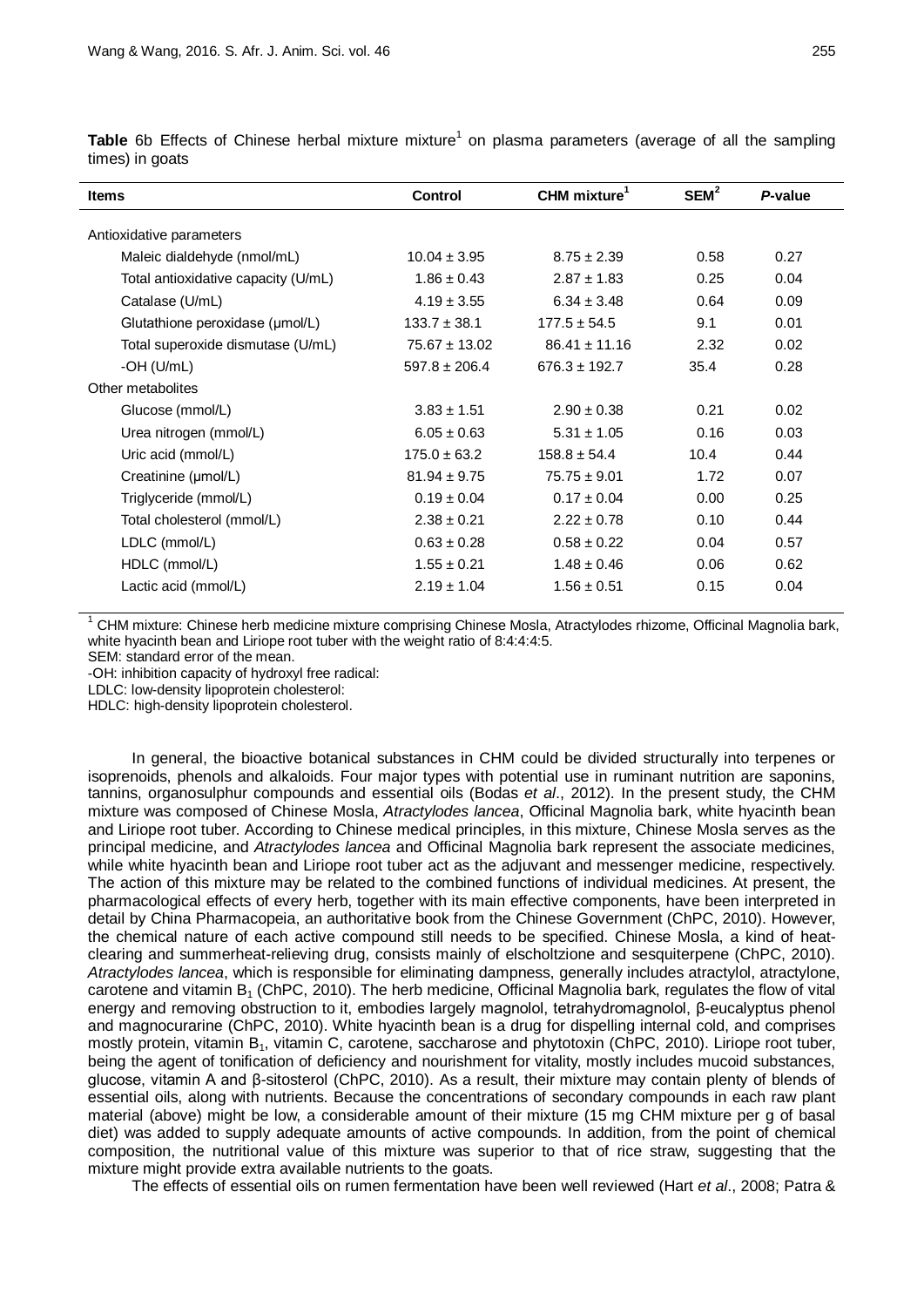Saxena, 2010). Ruminal pH and VFA profile have been closely associated with dietary ingredients and chemical compositions (Mertens, 1997). Diets rich in non-structural carbohydrates such as starch tend to decrease ruminal pH and stimulate propionate production, while those rich in structural carbohydrates such as NDF tend to increase ruminal pH and prompt the formation of acetate and butyrate. In the present study, since 50% of the basal diet was dried rice straw, which is categorized as low-quality roughage, the pH and acetate concentration in the rumen of all of the goats were relatively high. A higher pH in the rumen is beneficial to the growth of ruminal microbes responsible for breaking down plant fibres (Russell & Wilson, 1996). Thus, pH in the rumen of the goats was within optimum ranges for cellulolytic microbes involving major cellulolytic bacterial populations and highly fibrolytic anaerobic fungi, and would not be a limiting factor to acetate production (Pitt *et al*., 1996). In the present study, the CHM mixture could markedly enhance the activities of fibre-degrading enzymes, implying that the mixture might improve rumen fibre degradation and so enhance the production of acetate and butyrate. Castillejos *et al.* (2005; 2007) reported a similar effect on individual VFA production, using 5 mg blend of essential oils (BEO) per d, measured as a daily composite sample, in continuous fermenters, suggesting that essential oil supplementation might selectively stimulate acetate formation. However, the CHM mixture could not affect the acetate to propionate ratio and the proportions of individual VFAs in spite of an upward tendency in total VFA production, showing no change in the type of rumen fermentation. The effects of essential oils on ruminal VFA production depend on rumen pH (Cardozo *et al*., 2005; Spanghero *et al*., 2008). At a high rumen pH, there could be minor changes in rumen VFA production, since essential oil feeding would happen because the dissociated hydrophobic form of active molecules of essential oil is less vigorous against the cell membrane of rumen microbes.

The promotion of fibre degradation in the rumen with the dietary supplementation of CHM mixture could be verified by the *in situ* ruminal degradability of fibrous matter from dietary forage and concentrate. However, the CHM mixture showed a significant influence on the degradation of fibre from dietary forage. Most rumen microbes responsible for final fibre degradability inhabit the solid phase of ruminal digesta, which consists of the insoluble and slowly degradable fraction of feedstuffs such as fibre (Miron *et al.*, 2001). Maybe the CHM mixture exerted preferential impacts on the particle-bound microbes in the rumen. In other words, the rumen microorganisms surviving in the liquid phase of digesta suffered little suppression from the CHM mixture, which was why no distinct difference was observed in the rumen effective degradability of CP from dietary forage or concentrate with addition of the CHM mixture. McIntosh *et al*. (2003) and Newbold *et al*. (2004) reported no effects of BEO on proteolytic and deaminative activity in the rumen of both sheep and cattle. Hart *et al.* (2008) noted that one action of BEO was to modify microbial attachment and colonization of plant material entering the rumen, which was more likely to affect the breakdown of insoluble as opposed to soluble protein sources. In addition, the slight difference in ruminal production of ammonia-N with the dietary supplementation of CHM mixture indirectly suggests a limited effect of the mixture on the rumen metabolism of dietary CP fraction. The marked improvement in the apparent whole tract digestibility of NDF and ADF might be owing to the positive influence of the CHM mixture on the rumen degradation of ingested fibre since it is always difficult for the fibrous components of feedstuffs to be digested in the hindgut of animals (Montagne *et al*., 2003). Benchaar *et al*. (2006) found that NDF and ADF digestibility were increased by the addition of a mixture of essential oils, and indicated that they could stimulate cellulosedegrading bacteria. However, the prominently higher apparent digestibility of CP, EE and Ca in the total tract with the addition of CHM mixture hinted that part of the CHM mixture entering the rumen might escape the capture of ruminal microbes, and flow into the intestinal tract of goats, later exerting a beneficial influence on the hindgut digestion of nutrients. Overall, the CHM mixture had advantageous modulation effects on the digestive physiology of goats, thus improving the utilization of nutrients, together with the efficiency of ingested GE.

Blood gas, being closely interrelated with the acid-base components and the electrolytes in the blood, is a key factor in the maintenance of internal homeostasis in the body (Baillie, 2008). Consequently, clinical analysis of blood gas is a comprehensive diagnosis including the gas, the acid-base balance and the electrolyte metabolism in the blood. Based on the results of blood gas analysis in the present study, the CHM mixture promoted the blood buffer capacity, as well as the acid-base equilibrium, but negligibly served the exchange and transport of blood gas.

Hormones are a class of regulatory biochemicals that are produced in all multicellular organisms by glands, and transported by the circulatory system to a distant target organ to coordinate its physiology and behaviour (Prosser, 1991). Hormones regulate a variety of physiological and behavioural activities. The effects of growth hormone (GH) on the tissues of body can generally be described as anabolic. The GH, which is synthesized, stored and secreted by the somatotroph cells within the lateral wings of anterior pituitary gland in the brain, stimulates growth, cell reproduction and regeneration, as well as the production of insulin-like growth factor 1 in animals (Liu *et al*., 2007). The CHM mixture tended to raise the plasma GH level, suggesting that the mixture might promote substance metabolism and growth development in goats,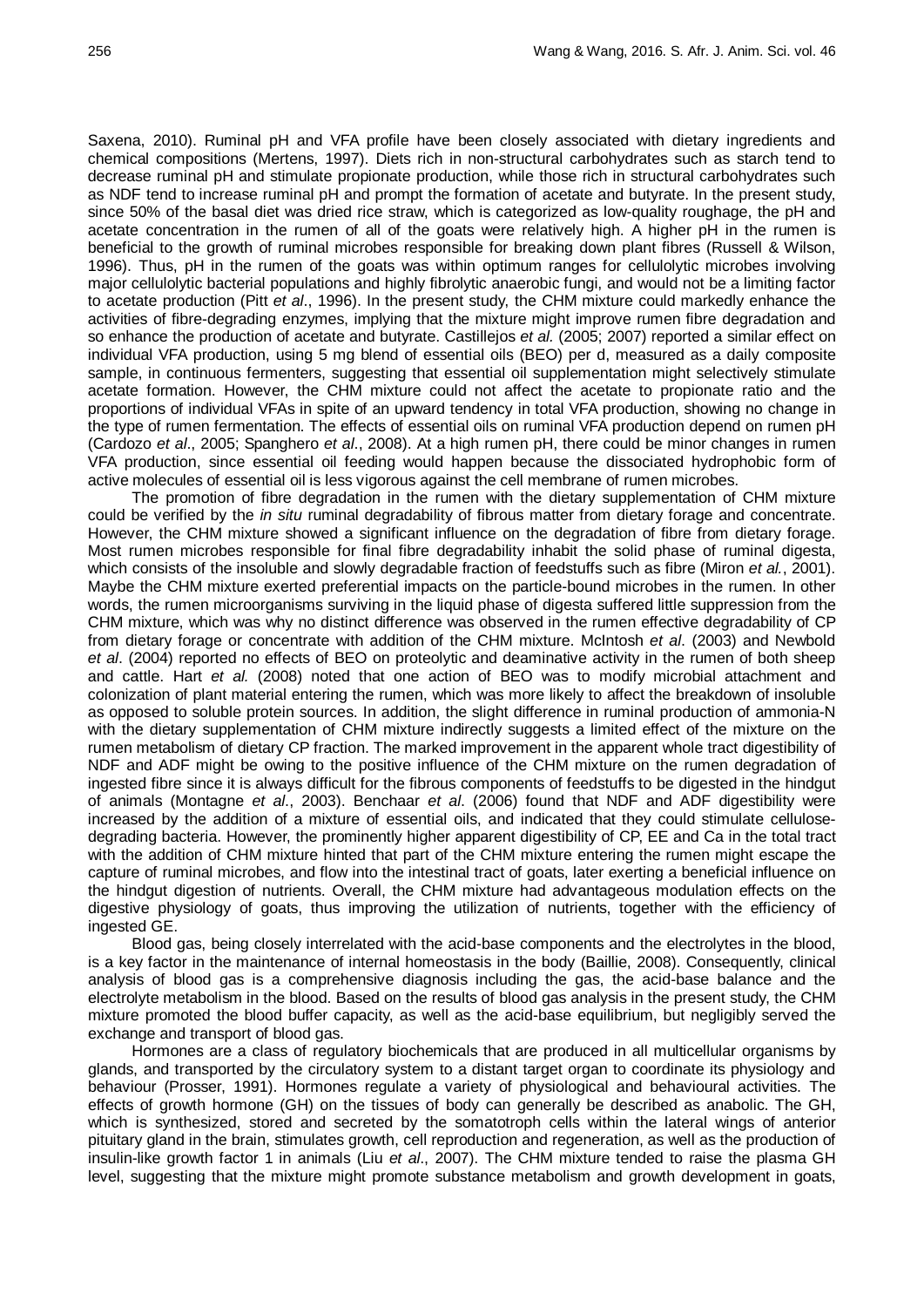along with improving immunologic function. The hypothalamic-pituitary-thyroid axis (HPT axis), which involves thyrotropin-releasing hormone from the hypothalamus, TSH from the anterior pituitary gland, and thyroid hormones ( $T_3$  and  $T_4$ ) from the thyroid gland, is part of the endocrine system, which is responsible for the regulation of metabolism (Hoermann *et al.*, 2010). Although the plasma T<sub>4</sub> level tended to rise, the CHM mixture failed to regulate the HPT axis because of the relatively inactive property of  $T<sub>4</sub>$  and no difference occurring for TSH and  $T_3$  in response to the CHM mixture. The interactions among three endocrine glands, such as the hypothalamus, pituitary gland and adrenal gland, constitute the hypothalamic-pituitary-adrenal axis (HPA axis), a major part of the neuroendocrine system, which controls reactions to stress and regulates many body processes (Kim *et al*., 2013). Experimental studies have investigated many types of stress, and their effects on the HPA axis in many circumstances (Ranabir & Reetu, 2011). As a reaction to the CHM mixture, the plasma levels of ACTH, cortisol and aldosterone dropped notably, implying that the mixture might exert some controls on the body of goats via the HPA axis, such as decreasing the blood concentrations of metabolites, relieving stress, stabilizing the blood ionic concentrations of potassium and sodium to maintain the homeostasis of extracellular fluid and circulation volume, and so on. Insulin is central to regulating carbohydrate and fat metabolism in the body, which lowers blood glucose level (Prosser, 1991). Its effect is opposite to that of glucagon. The CHM mixture tended to raise the plasma insulin level, showing that the mixture might reduce the blood glucose level. Leptin is an adipocyte-derived hormone that acts as a major regulator for feed intake and energy homeostasis. Its biological functions have expanded from antiobesity to broad effects on reproduction, hematopoiesis, angiogenesis, blood pressure, bone mass, lymphoid organ homeostasis and T lymphocyte systems (Zhang *et al*., 2005). The CHM mixture prominently elevated the plasma leptin level, revealing that the mixture might have some positive effects on lipid metabolism, the alimentary system and the immune system in goats. In addition, from the results of plasma hormone levels in the present study, it might be inferred that the nutrient utilization and the immune function of goats might be ameliorated with the dietary supplementation of the CHM mixture, which has been reflected in beneficial changes in the plasma parameters of immunity and antioxidation, as well as the plasma concentrations of some metabolites in goats.

The enzymatic activity in the blood is linked strongly to the functional status of corresponding tissues that secrete enzymes (Prosser, 1991). Generally, enzymes exist in the blood with relatively constant activity, but this activity can fluctuate with certain changes suffered by the related tissue. Plasma ALT activity is most commonly associated with the liver, and is often measured clinically as part of a diagnostic evaluation of hepatocellular injury to determine liver health (Ghouri *et al*., 2010). Plasma ALT activity declined significantly with the added CHM mixture, suggesting that the mixture might protect the liver of goats from damage. Creatine kinase (CK) catalyses the conversion of creatine and uses adenosine triphosphate (ATP) to generate phosphocreatine (PCr) and adenosine diphosphate (ADP). This CK enzyme reaction is invertible and thus ATP can be created from PCr and ADP. In tissues and cells that consume ATP rapidly, especially skeletal muscle, PCr acts as energy reservoir for the rapid buffering and revivification of ATP, as well as for intracellular energy transport by the PCr shuttle or circuit (Hekimsoy & Oktem, 2005). The pronounced reduction of plasma CK activity with the addition of CHM mixture illustrated that the mixture might benefit the energy supply of muscle as well as prevent cacotrophy in goats. The enzyme LDH is found extensively in body tissues. As a marker of common injuries and disease, it is released during tissue damage. Specially, the feedback inhibition of LDH can decrease the rate of conversion of pyruvate to lactate at a high lactate concentration (Selwood & Jaffe, 2012). The significant drop of plasma LDH activity in response to the CHM mixture displayed that the mixture might prevent the accumulation of lactic acid in the blood, and protect body tissues or blood cell from injuries.

Intercommunication and intercoordination between the nervous system, endocrine system and immune system form the neuro-endocrine-immunity net (NEI net), which realizes the advanced integration of various functional activities in the body. Many hormones participate in the modulation of immune function (Prosser, 1991). In the present study, the results of plasma hormone levels indicated that the CHM mixture had the ability to enhance the immune function of goats. Moreover, the immunomodulation of the mixture could be confirmed by the relative results of plasma immune parameters. As the important parts of humoral immunity, the antibody system and the complement system service the innate immune system, and can be recruited and brought into action by the adaptive immune system (Rus & Niculescu, 2005). C-reactive protein (CRP) is an acute-phase protein that is found in the plasma. Its physiological role is to bind to phosphocholine expressed on the surface of dead or dying cells (and some types of bacteria) to activate the complement system (Mantovani *et al*., 2008). The distinctly rising concentrations of total protein, albumin, globulin, CRP, Ig A/G/M and complement 3/4 in the plasma exhibited the immunopotentiating effect of the CHM mixture on goats, such as increasing antigen-specific antibody production, activating B cell and macrophages, inducing T cell proliferation and affecting cytokine productions. Nitric oxide synthase (NOS) may catalyse the production of NO from L-arginine. NO is an important cellular signalling molecule with the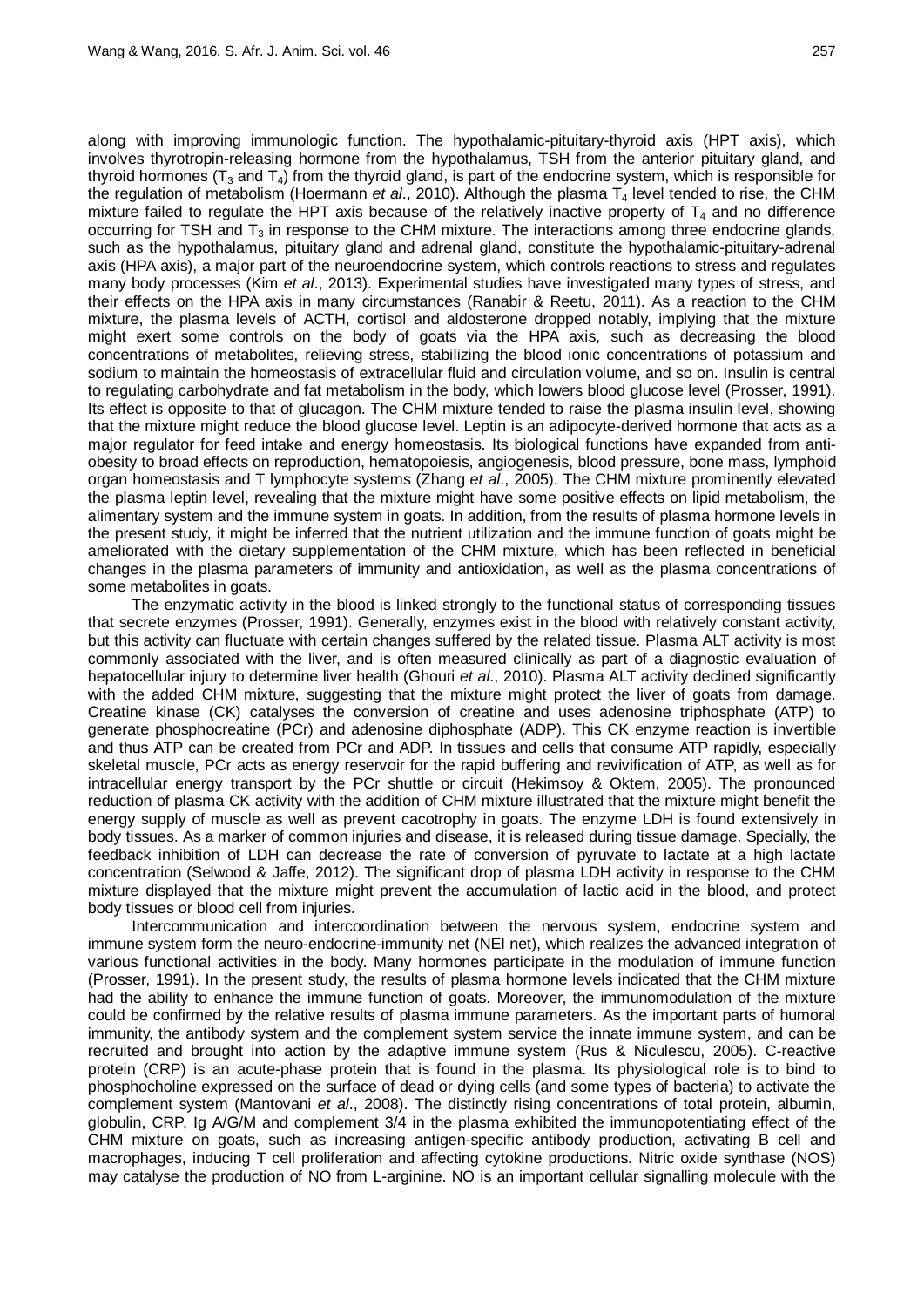property of free radical involved in many physiological and pathological processes (Culotta & Koshland, 1992). In response to the CHM mixture, the pronounced enhancement of plasma NOS activity, along with an increasing trend in plasma NO concentration, indicated that the mixture might exert potent mediated effects on goats from the point of neuroscience, physiology and immunology.

The immunity status in the animal body is linked reciprocally to oxidative stress and the ingestion of antioxidants, because free radicals play important roles in immunity and signal transduction (Miyazaki *et al*., 2001). The excessive free radicals generated by an animal body in an abnormal state could attack polyunsaturated fatty acid and cause lipid peroxidation in the cell membrane (Turner *et al*., 2004). There is a balance between the production and removal of free radicals in the body. The overproduction of free radicals could be eliminated by antioxidative enzymes including GSH-Px, SOD and catalase. Thus, the antioxidative function, expressed as total AOC and –OH, could be evaluated with increasing activities of GSH-Px, SOD and catalase. Maleic dialdehyde (MDA), as a metabolite of lipid peroxidation in the body, could assess oxidative damage to membranes and reflect free radical-mediated cell membrane damage (Lykkesfeldt, 2007). According to the antioxidative parameters measured in the present study, the CHM mixture might improve the ability of scavenging excessive free radicals, then accentuate the antioxidative function in goats. Reduced plasma cortisol concentrations of wethers fed the CHM mixture support the effects of the mixture on the regulation of antioxidant status.

Concentrations of other plasma metabolites determined in the present study could be used to assess glucose, lipid and N metabolism (Hosoda *et al*., 2006). It could be inferred from the corresponding results that the CHM mixture might improve glucose and N metabolism of goats, but had no effects on the lipid metabolism, which could gain support from the relative plasma hormones or enzymes analysed in the present study.

### **Conclusions**

The dietary supplementation of CHM mixture exerted some positive regulating effects on the nervous system, the endocrine system and the immune system of goats, thus improving the functions of immunity and antioxidation, as well as the digestion and metabolism of nutrients. In addition, the CHM mixture did not affect the rumen fermentation patterns of goats. More studies are required to screen the optimal dose of CHM mixture, to specify the chemical nature of the active compounds responsible for such effects, and to testify the usefulness and applicability under diverse practical conditions. Furthermore, they need to study the individual effects of the CHM components.

#### **Acknowledgments**

This work was supported financially in part by Fundamental Research Funds for the Central Universities (XDJK2014C154).

## **Authors' Contributions**

The authors contributed equally to this work.

#### **Conflict of Interest Declaration**

There is no conflict of interest.

#### **References**

- Agarwal, N., Agarwal, I., Kamra, D.N. & Chaudhury, L.C., 2000. Diurnal variations in the activities of hydrolytic enzymes in different fractions of rumen contents of Murrah buffaloes. J. App. Anim. Res. 18, 73-80.
- AOAC, 2005. Official Methods of Analysis of AOAC International (18th ed.). Association of Official Analytical Chemists, Arlington VA, Gaithersburg, MD, USA.
- Baillie, J.K., 2008. Simple, easily memorised "rules of thumb" for the rapid assessment of physiological compensation for acid-base disorders. Thorax 63, 289-290.
- Benchaar, C., Petit, H.V., Berthiaume, R., Whyte, T.D. & Chouinard, P.Y., 2006. Effects of dietary addition of essential oils and monensin premix on digestion, ruminal fermentation characteristics milk production, and milk composition in dairy cows. J. Dairy Sci. 89, 4352-4364.
- Bodas, R., Prieto, N., García-González, R., Andrés, S., Giráldez, F.J. & López, S., 2012. Manipulation of rumen fermentation and methane production with plant secondary metabolites. Anim. Feed Sci. Technol. 176, 78-93.
- Cardozo, P., Calsamiglia, S., Ferret, A. & Kamel, C., 2005. Screening for the effects of natural plant extracts at different pH on in vitro rumen microbial fermentation of a high-concentrate diet for beef cattle. J. Anim. Sci. 83, 2572-2579.
- Castillejos, L., Calsamiglia, S., Ferret, A. & Losa, R., 2005. Effects of a specific blend of essential oil compounds and the type of diet on rumen microbial fermentation and nutrient flow from a continuous culture system. Anim. Feed Sci. Technol. 119, 29-41.

Castillejos, L., Calsamiglia, S., Ferret, A. & Losa, R., 2007. Effects of dose and adaptation time of a specific blend of essential oil compounds on rumen fermentation. Anim. Feed Sci. Technol. 132, 186-201.

Chaney, A.L. & Marbach, E.P., 1962. Modified reagents for determination of urea and ammonia. Clin. Chem. 8, 130-132.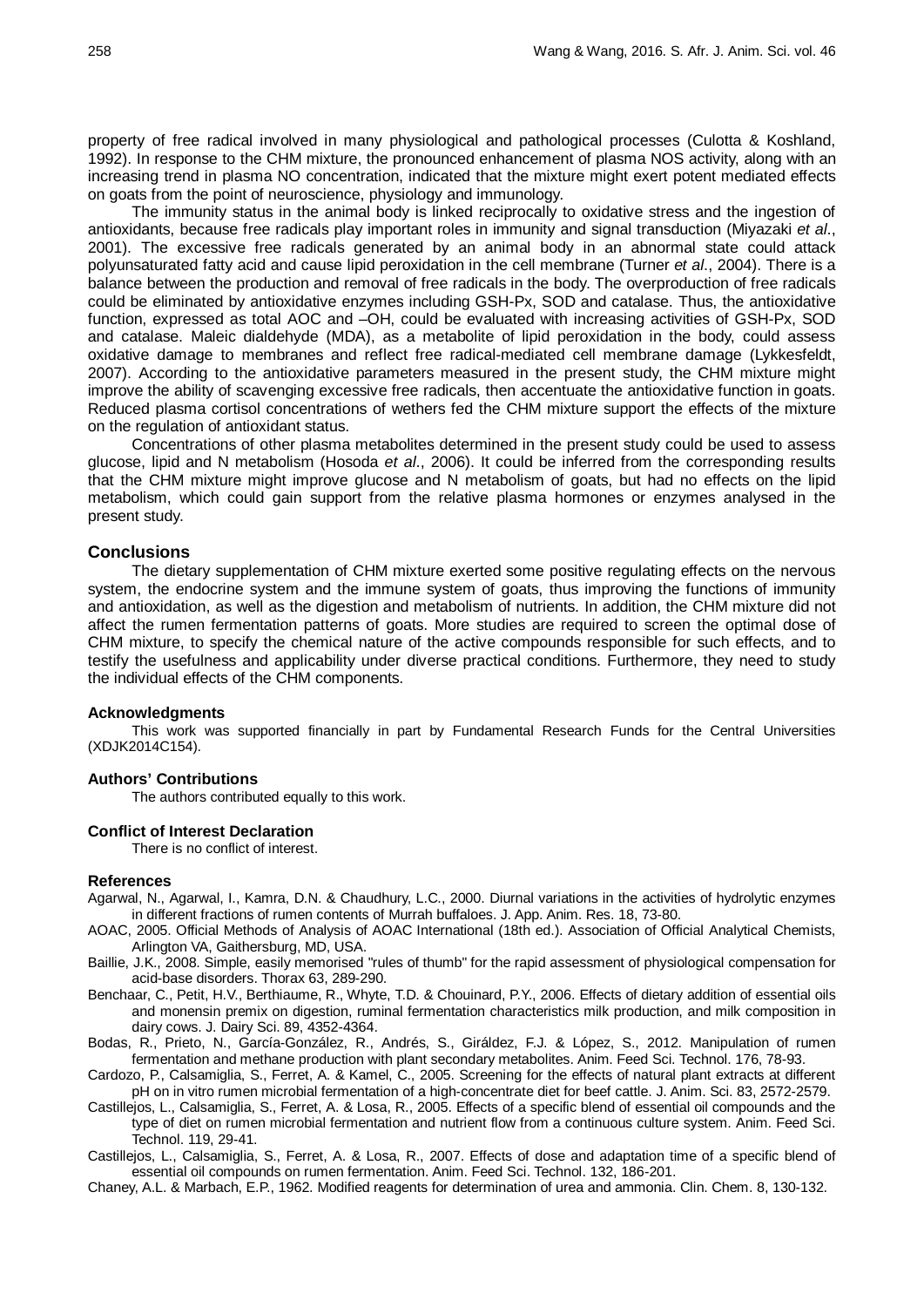- Chinese Pharmacopoeia Commission (ChPC), 2010. Pharmacopoeia of the People's Republic of China (2010 ed.). China Medical Science Press, Beijing, China. (in Chinese).
- Culotta, E. & Koshland, D.E.J., 1992. No news is good news. Science 258, 1862-1864.
- Durmic, Z. & Blache, D., 2012. Bioactive plants and plant products: Effects on animal function, health and welfare. Anim. Feed Sci. Technol. 176, 150-162.
- Ghouri, N., Preiss, D. & Sattar, N., 2010. Liver enzymes, nonalcoholic fatty liver disease, and incident cardiovascular disease: a narrative review and clinical perspective of prospective data. Hepatology 52, 1156-1161.
- Greathead, H., 2003. Plants and plant extracts for improving animal productivity. Proc. Nutr. Soc. 62, 279-290.
- Hart, K.J., Yáñez-Ruiz, D.R., Duval, S.M., McEwan, N.R. & Newbold, C.J., 2008. Plant extracts to manipulate rumen fermentation. Anim. Feed Sci. Technol. 147, 8-35.
- Hekimsoy, Z. & Oktem, I.K., 2005. Serum creatine kinase levels in overt and subclinical hypothyroidism. Endocr. Res. 31, 171-175.
- Hoermann, R., Eckl, W., Hoermann, C. & Larisch, R., 2010. Complex relationship between free thyroxine and TSH in the regulation of thyroid function. Eur. J. Endocrinol. 162, 1123-1129.
- Hosoda, K., Kuramoto, K., Eruden, B., Nishida, T. & Shioya, S., 2006. The effects of three herbs as feed supplements on blood metabolites, hormones, antioxidant activity, IgG concentration, and ruminal fermentation in Holstein steers. Asian-Austral. J. Anim. Sci. 19, 35-41.
- Jouany, J.P., 1982. Volatile fatty acid and alcohol determination in digestive contents, silage juices, bacterial cultures and anaerobic fermentor contents. Sci. Alim. 2, 131-144.
- Kim, J.E., Cho, B.K., Cho, D.H. & Park, H.J., 2013. Expression of hypothalamic-pituitary-adrenal axis in common skin diseases: evidence of its association with stress-related disease activity. Acta Derm. Venereol. 93, 387-393
- Liu, H., Bravata, D.M., Olkin, I., Nayak, S., Roberts, B., Garber, A.M. & Hoffman, A.R., 2007. Systematic review: The safety and efficacy of growth hormone in the healthy elderly. Ann. Intern. Med. 146, 104-115.
- Liu, H.W., Tong, J.M. & Zhou, D.W., 2011. Utilization of Chinese herbal feed additives in animal production. Agr. Sci. China 10, 1262-1272.
- Liu, Z.J. & Xu, J.Q., 2011. Traditional Chinese Veterinary Medicine (4th ed.). China Agriculture Press, Beijing, China. (in Chinese).
- Lowe, S.E., Theodorou, M.K. & Trinci, A.P.J., 1987. Cellulases and xylanase of anaerobic rumen fungus grown on wheat straw, wheat straw holocellulose, cellulose, and xylan. Appl. Environ. Microbiol. 53, 1216-1223.
- Lu, C.D., 2011. Nutritionally related strategies for organic goat production. Small Rumin. Res. 98, 73-82.
- Lykkesfeldt, J., 2007. Malondialdehyde as biomarker of oxidative damage to lipids caused by smoking. Clin. Chim. Acta 380, 50-58.
- Mantovani, A., Garlanda, C., Doni, A. & Bottazzi, B., 2008. Pentraxins in innate immunity: from C-reactive protein to the long pentraxin PTX3. J. Clin. Immunol. 28, 1-13.
- Manyuchi, B., Ørskov, E.R. & Kay, R.N.B., 1992. Effects of feeding small amounts of ammonia treated straw on degradation rate and intake of untreated straw. Anim. Feed Sci. Technol. 38, 293-304.
- McIntosh, F.M., Williams, P., Losa, R., Wallace, R.J., Beever, D.A. & Newbold, C.J., 2003. Effects of essential oils on ruminal microorganisms and their protein metabolism. Appl. Environ. Microbiol. 69, 5011-5014.
- Mertens, D.R., 1997. Creating a system for meeting the fibre requirements of dairy cows. J. Dairy Sci. 80, 1463-1481.

Miller, G.L., 1959. Use of dinitrosalicylic acid reagent for determination of reducing sugar. Anal. Chem. 31, 426-428.

- Ministry of Agriculture (MOA), 2004. Feeding Standard of Meat-producing Sheep and Goats (NY/T 816-2004). China Agricultural Press, Beijing, China. (in Chinese).
- Miron, J., Ben-Ghedalia, D. & Morrison, M., 2001. Adhesion mechanisms of rumen cellulolytic bacteria. J. Dairy Sci. 84, 1294-1309.
- Miyazaki, Y., Yamasaki, M., Mishima, H., Mansho, K., Tachibana, H. & Yamada, K., 2001. Oxidative stress by visible light irradiation suppresses immunoglobulin production in mouse spleen lymphocytes. Biosci. Biotechnol. Biochem. 65, 593-598.
- Montagne, L., Pluske, J.R. & Hampson, D.J., 2003. A review of interactions between dietary fibre and the intestinal mucosa, and their consequences on digestive health in young non-ruminant animals. Anim. Feed Sci. Technol. 108, 95-117.
- Newbold, C.J., McIntosh, F.M., Williams, P., Losa, R. & Wallace, R.J., 2004. Effects of a specific blend of essential oil compounds on rumen fermentation. Anim. Feed Sci. Technol. 114, 105-112.
- NRC, 2007. Nutrient Requirements of Small Ruminants: Sheep, Goats, Cervids, and New World Camelids. National Research Council, National Academies Press, Washington, DC, USA.
- Ørskov, E.R. & McDonald, I., 1979. The estimation of protein disappearance in the rumen from incubation measurements weighted according to rate of passage. J. Agric. Sci., Camb. 92, 499-503.
- Patra, A.K. & Saxena, J., 2010. A new perspective on the use of plant secondary metabolites to inhibit methanogenesis in the rumen. Phytochemistry 71, 1198-1222.
- Pitt, R.E., Van Kessel, J.S., Fox, D.G., Pell, A.N., Barry, M.C. & Van Soest, P.J., 1996. Prediction of ruminal volatile fatty acids and pH within the net carbohydrate and protein system. J. Anim. Sci. 74, 226-244.
- Prosser, C.L., 1991. Comparative Animal Physiology: Environmental and Metabolic Animal Physiology. (4th ed.). Wiley-Liss, New York, USA.
- Ranabir, S. & Reetu, K., 2011. Stress and hormones. Indian J. Endocrinol. Metab. 15, 18-22.
- Rus, H., Cudrici, C. & Niculescu, F., 2005. The role of the complement system in innate immunity. Immunol. Res. 33, 103-112.
- Russell, J.B. & Wilson, D.B., 1996. Why are ruminal cellulolytic bacteria unable to digest cellulose at low pH? J. Dairy Sci.